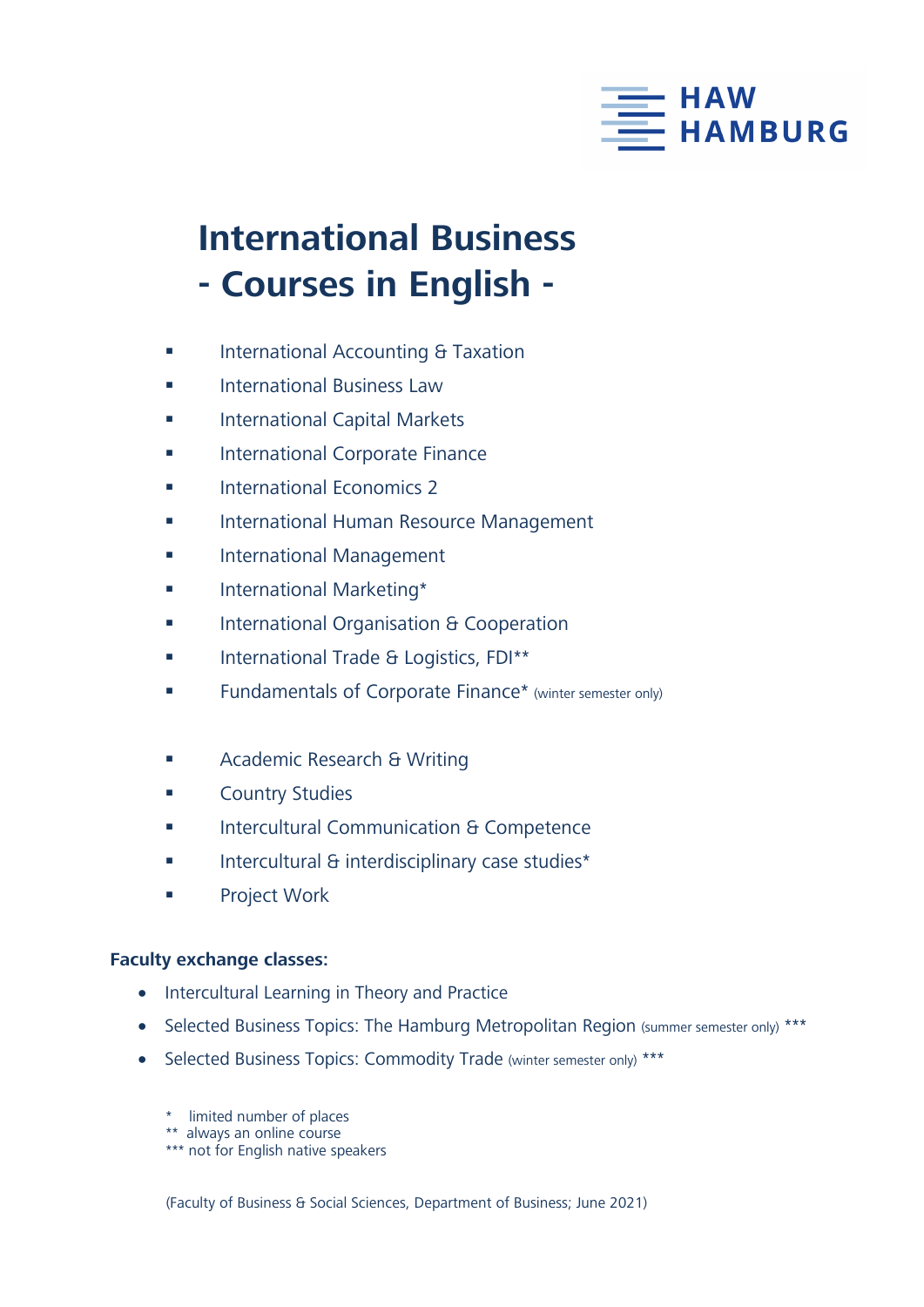| Degree programme:<br>Foreign Trade / International Management (Bachelor)                                                                                                                                                                                                                                                                                                                                                                                                                                                                                                                                                                                                                                                                                                                                                                                                                                                                                                                                                                                                                                                                                                                                                                                                                                                                                                                                                                                                                                                                                                                                                                                                                                                                                                                        |                           | Responsible Lecturer:<br>Prof. Dr. Michael Gille |                            |
|-------------------------------------------------------------------------------------------------------------------------------------------------------------------------------------------------------------------------------------------------------------------------------------------------------------------------------------------------------------------------------------------------------------------------------------------------------------------------------------------------------------------------------------------------------------------------------------------------------------------------------------------------------------------------------------------------------------------------------------------------------------------------------------------------------------------------------------------------------------------------------------------------------------------------------------------------------------------------------------------------------------------------------------------------------------------------------------------------------------------------------------------------------------------------------------------------------------------------------------------------------------------------------------------------------------------------------------------------------------------------------------------------------------------------------------------------------------------------------------------------------------------------------------------------------------------------------------------------------------------------------------------------------------------------------------------------------------------------------------------------------------------------------------------------|---------------------------|--------------------------------------------------|----------------------------|
| Work load: 150 hours                                                                                                                                                                                                                                                                                                                                                                                                                                                                                                                                                                                                                                                                                                                                                                                                                                                                                                                                                                                                                                                                                                                                                                                                                                                                                                                                                                                                                                                                                                                                                                                                                                                                                                                                                                            | Lecture hours per week: 4 |                                                  | <b>ECTS Credits: 5</b>     |
| <b>Course objectives:</b><br>Upon successful completion of this module students will be able to:<br>explain the objectives of international accounting principles;<br>demonstrate a basic understanding of IFRS accounting principles relating to recognition and measurement;<br>$\bullet$<br>apply these basic principles to cases;<br>$\bullet$<br>evaluate the harmonization efforts made by various international regulatory bodies;<br>$\bullet$<br>describe important aspects of tax law in an international business environment;<br>$\bullet$<br>explain basic principles of the taxation of international businesses and international trans-actions;<br>$\bullet$<br>describe the various principles of corporate taxation adopted in different countries;<br>$\bullet$<br>appreciate central fiscal problems typically arising in the context of IFDI, OFDI, and intra-group trade;<br>$\bullet$<br>analyse cases dealing with international tax issues.<br>Content:<br>Introduction to international accounting<br>$\bullet$<br>International aspects of double-entry accounting<br>$\bullet$<br>Basic IFRS concepts (asset, revenue, etc.) and principles (control concept, etc.)<br>$\bullet$<br>Asset recognition and measurement under IFRS<br>$\bullet$<br>Selected items (intangibles, liabilities, provisions/non-financial liabilities, etc.)<br>$\bullet$<br>Consolidated statements according to IFRS - fundamental principles<br>$\bullet$<br>Introduction to tax law<br>$\bullet$<br>Overview of principles underpinning the taxation of international businesses<br>$\bullet$<br>International corporate income taxation<br>$\bullet$<br>Double taxation treaties<br>$\bullet$<br>Transfer pricing<br>$\bullet$<br><b>About didactics and work load distribution:</b> |                           |                                                  |                            |
| Seminar teaching, exercises and case study discussion, online material<br><b>Requirements for participation:</b><br>Basic knowledge of law and accounting                                                                                                                                                                                                                                                                                                                                                                                                                                                                                                                                                                                                                                                                                                                                                                                                                                                                                                                                                                                                                                                                                                                                                                                                                                                                                                                                                                                                                                                                                                                                                                                                                                       |                           |                                                  | <b>Course</b><br>language: |
| Type of exam:<br>Written examination, paper, oral examination                                                                                                                                                                                                                                                                                                                                                                                                                                                                                                                                                                                                                                                                                                                                                                                                                                                                                                                                                                                                                                                                                                                                                                                                                                                                                                                                                                                                                                                                                                                                                                                                                                                                                                                                   |                           |                                                  | English                    |
| <b>Requirements for credit point allocation:</b><br>The students will be assessed on the basis of their performance in the written examination. The grades will vary<br>according to the degree, to which students demonstrate fulfilment of the course objectives.                                                                                                                                                                                                                                                                                                                                                                                                                                                                                                                                                                                                                                                                                                                                                                                                                                                                                                                                                                                                                                                                                                                                                                                                                                                                                                                                                                                                                                                                                                                             |                           |                                                  |                            |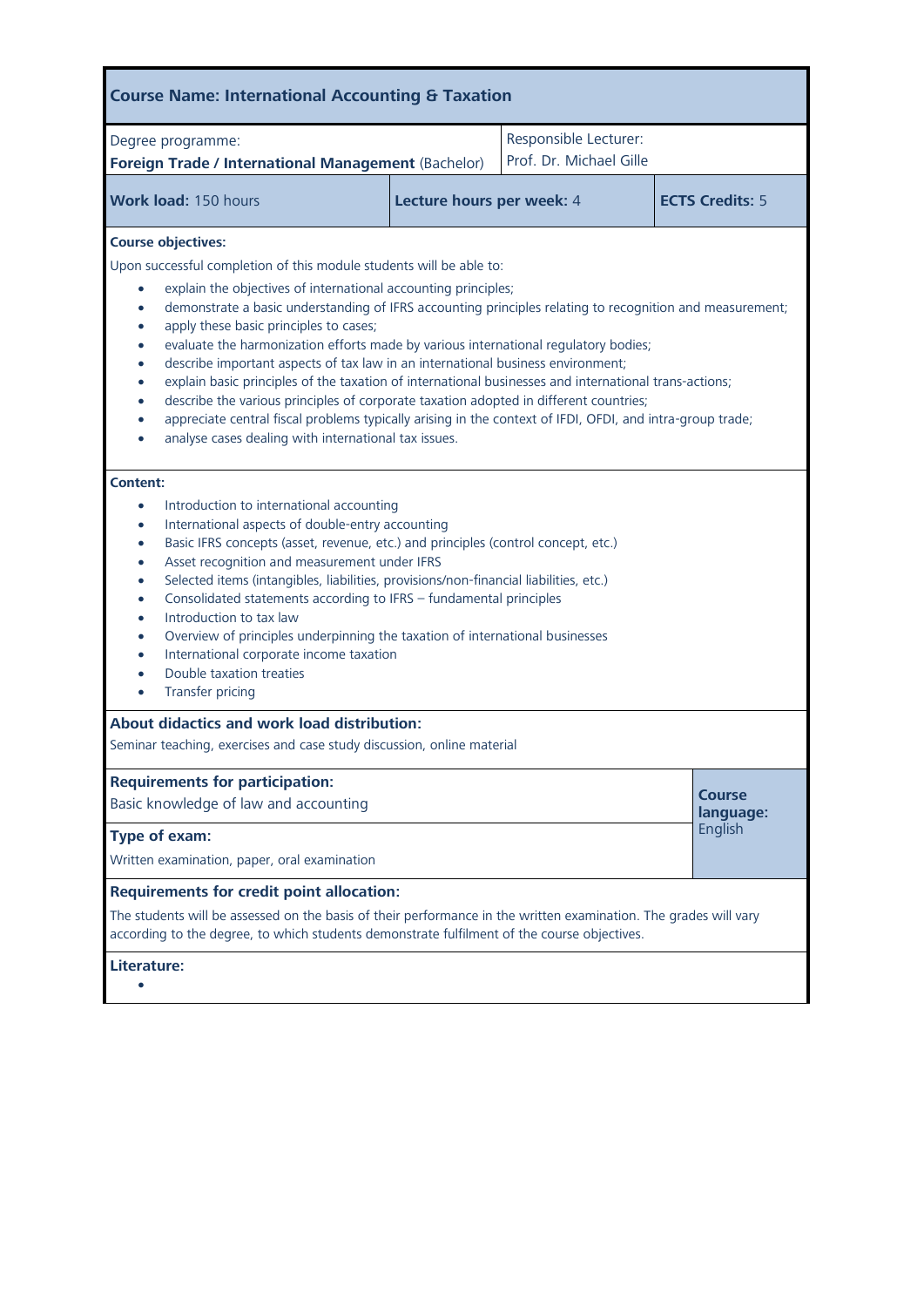| Degree programme:<br>Foreign Trade / International Management (Bachelor)                                                                                                                                                                                                                                                                                                                                                                                                                                                                                                                                                                                                                                                                                                                                                                                                                                                                                                                                                                                                                                                                                                                                                                                                                                                                                                                                                                                                                                                                                                                              |                                                                              | Responsible Lecturer:<br>Prof. Dr. Michael Gille                             |                        |
|-------------------------------------------------------------------------------------------------------------------------------------------------------------------------------------------------------------------------------------------------------------------------------------------------------------------------------------------------------------------------------------------------------------------------------------------------------------------------------------------------------------------------------------------------------------------------------------------------------------------------------------------------------------------------------------------------------------------------------------------------------------------------------------------------------------------------------------------------------------------------------------------------------------------------------------------------------------------------------------------------------------------------------------------------------------------------------------------------------------------------------------------------------------------------------------------------------------------------------------------------------------------------------------------------------------------------------------------------------------------------------------------------------------------------------------------------------------------------------------------------------------------------------------------------------------------------------------------------------|------------------------------------------------------------------------------|------------------------------------------------------------------------------|------------------------|
| Work load: 150 hours                                                                                                                                                                                                                                                                                                                                                                                                                                                                                                                                                                                                                                                                                                                                                                                                                                                                                                                                                                                                                                                                                                                                                                                                                                                                                                                                                                                                                                                                                                                                                                                  | Lecture hours per week: 4                                                    |                                                                              | <b>ECTS Credits: 5</b> |
| The aim of the course is to provide students with a basic understanding of the legal framework within which<br>international businesses operate. Students are able to anticipate, analyse and avoid/solve some of the legal problems<br>that international businesses typically encounter from the perspective of WTO law and EU law. The students will be<br>able to work on and solve simple cases and questions of the international corporate practice and to present the results<br>in a discussion.<br>Upon successful completion of this module students will be able to<br>explain how international law is made;<br>$\bullet$<br>demonstrate the legal effects of public and private international law on trade;<br>$\bullet$<br>describe important aspects of the legal framework within which international businesses operate;<br>$\bullet$<br>analyse practical cases dealing with international legal conflicts (trade law, investment law, etc.);<br>formulate persuasive arguments for the resolution of international disputes in consider-ation of the relevant<br>$\bullet$<br>sources of international law;<br>explain how international legal conflicts can be settled through arbitration and in inter-national tribunals<br>appreciate critically the values underpinning the system of international trade law.<br>Content:<br>The course explores the rules that apply to international trade in goods, services and labour with emphasis on the<br>WTO multilateral trade system and the EC Treaty. In this context, the students will also be introduced to the rules that |                                                                              |                                                                              |                        |
| apply to IP protection, foreign investment and transportation.<br>About didactics and work load distribution:<br>Seminar teaching, exercises and case study discussion.                                                                                                                                                                                                                                                                                                                                                                                                                                                                                                                                                                                                                                                                                                                                                                                                                                                                                                                                                                                                                                                                                                                                                                                                                                                                                                                                                                                                                               |                                                                              |                                                                              |                        |
| <b>Requirements for participation:</b>                                                                                                                                                                                                                                                                                                                                                                                                                                                                                                                                                                                                                                                                                                                                                                                                                                                                                                                                                                                                                                                                                                                                                                                                                                                                                                                                                                                                                                                                                                                                                                |                                                                              |                                                                              | Course<br>language:    |
| Type of exam:<br>Written examination (2h). A test (20-30 min.) is a prerequisite for participation in the final<br>examination. Students are allowed to bring primary sources and dictionaries. Electronic devices<br>(laptop or PC) are not allowed, except for non-programmable calculators.                                                                                                                                                                                                                                                                                                                                                                                                                                                                                                                                                                                                                                                                                                                                                                                                                                                                                                                                                                                                                                                                                                                                                                                                                                                                                                        |                                                                              |                                                                              | English                |
| <b>Requirements for credit point allocation:</b><br>The students will be assessed on the basis of their performance in the written examination. The grades will vary<br>according to the degree, to which students demonstrate fulfilment of the course objectives.                                                                                                                                                                                                                                                                                                                                                                                                                                                                                                                                                                                                                                                                                                                                                                                                                                                                                                                                                                                                                                                                                                                                                                                                                                                                                                                                   |                                                                              |                                                                              |                        |
| Literature:<br>Materials from wto.org and brochure "Understanding the WTO"<br>٠<br>Materials from www.jeanmonnetprogram.org                                                                                                                                                                                                                                                                                                                                                                                                                                                                                                                                                                                                                                                                                                                                                                                                                                                                                                                                                                                                                                                                                                                                                                                                                                                                                                                                                                                                                                                                           | August/Mayer/Bixby, International Business Law, 5th ed., Prentice Hall, 2009 | Primary sources, e.g. EC Treaty and secondary legislation, GATT, GATS, TRIPS |                        |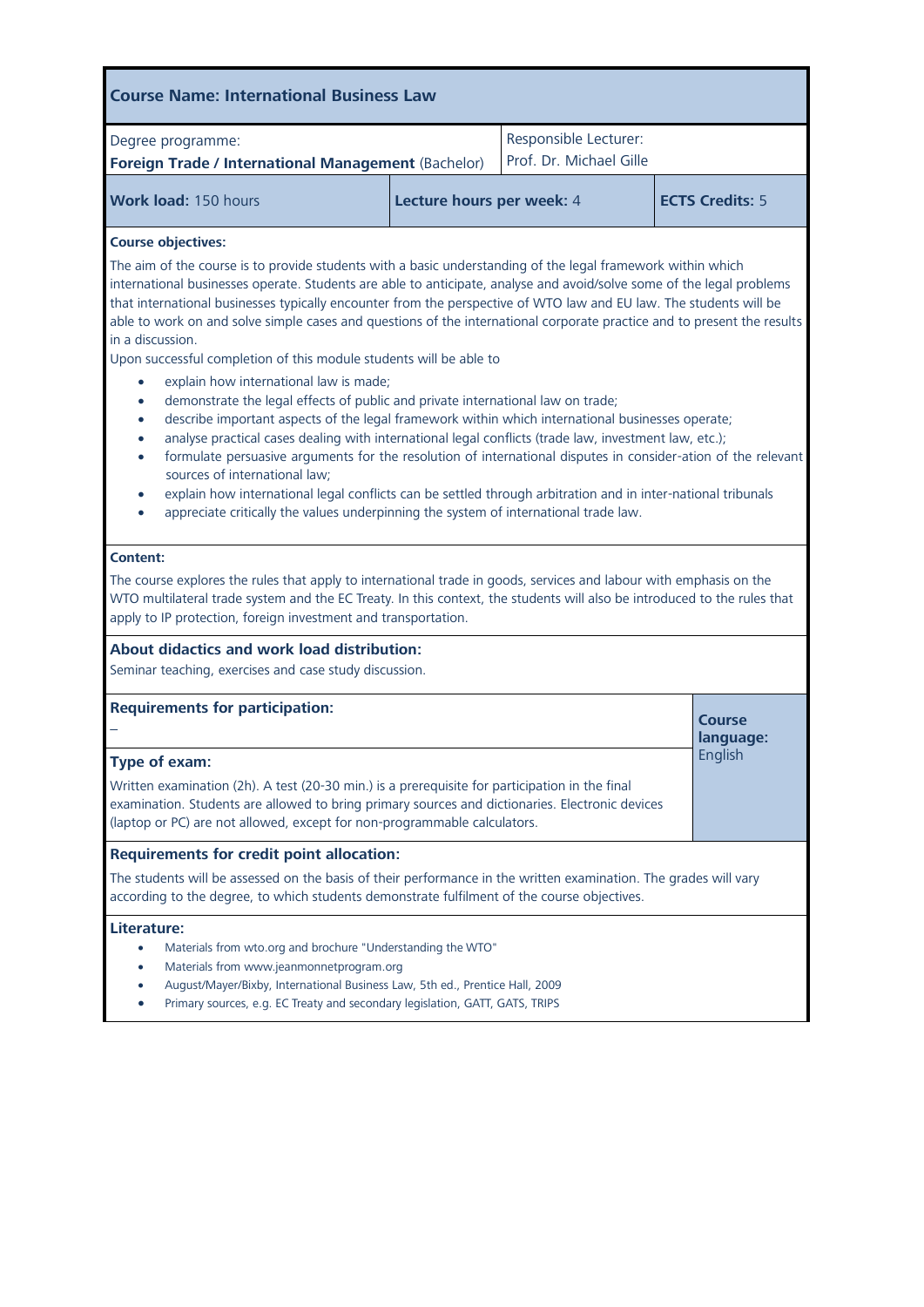| <b>Course Name: International Capital Markets</b>                                                                                                                                                                                                                                                                                                                                                                                                                                                                                                                                                                                                                                                                                                                                                                                                                                                                                                                                                                                                                                                                                                                                                              |                                                                                                                                                                                                                                                                                                                                                                                                                                                                                                            |                                                     |                                       |  |
|----------------------------------------------------------------------------------------------------------------------------------------------------------------------------------------------------------------------------------------------------------------------------------------------------------------------------------------------------------------------------------------------------------------------------------------------------------------------------------------------------------------------------------------------------------------------------------------------------------------------------------------------------------------------------------------------------------------------------------------------------------------------------------------------------------------------------------------------------------------------------------------------------------------------------------------------------------------------------------------------------------------------------------------------------------------------------------------------------------------------------------------------------------------------------------------------------------------|------------------------------------------------------------------------------------------------------------------------------------------------------------------------------------------------------------------------------------------------------------------------------------------------------------------------------------------------------------------------------------------------------------------------------------------------------------------------------------------------------------|-----------------------------------------------------|---------------------------------------|--|
| Degree programme:<br>Foreign Trade / International Management (Bachelor)                                                                                                                                                                                                                                                                                                                                                                                                                                                                                                                                                                                                                                                                                                                                                                                                                                                                                                                                                                                                                                                                                                                                       |                                                                                                                                                                                                                                                                                                                                                                                                                                                                                                            | Responsible Lecturer:<br>Prof. Dr. Christian Decker |                                       |  |
| Work load: 150 hours                                                                                                                                                                                                                                                                                                                                                                                                                                                                                                                                                                                                                                                                                                                                                                                                                                                                                                                                                                                                                                                                                                                                                                                           | Lecture hours per week: 4                                                                                                                                                                                                                                                                                                                                                                                                                                                                                  |                                                     | <b>ECTS Credits: 5</b>                |  |
| <b>Course objectives:</b><br>At the end of the course students are able to<br>explain the organisation and structure of international capital markets and its agents<br>۰<br>explain major concepts and to calculate determinants of asset prices and interest rates<br>$\bullet$<br>describe the functionality of international money markets and to name selected instruments<br>$\bullet$<br>outline the structure of international equity markets and to explain the principles of IPOs<br>٠<br>explain the structure of international bond markets and credit derivatives as well as to conduct selected<br>$\bullet$<br>calculations<br>analyse interest rate risk, to develop basic hedging strategies and to conduct calculations in the context of<br>$\bullet$<br>interest rate derivatives<br>analyse international portfolio investments and to conduct corresponding calculations<br>$\bullet$<br>explain the functionality of asset securitisation and corresponding structured finance as well as to appraise<br>different structural features and credit enhancement techniques<br>give examples and to describe the mechanics of financial distress, contagion and crises<br><b>Contents:</b> |                                                                                                                                                                                                                                                                                                                                                                                                                                                                                                            |                                                     |                                       |  |
| Theory of financial intermediation and selected agents<br>1.<br>Structure of international financial markets<br>2.<br>Asset prices and interest rates<br>3.<br>International money markets<br>4.<br>5.<br>International equity markets and IPOs<br>International bond markets and credit derivatives<br>6.<br>Interest rate derivatives<br>7 <sub>1</sub><br>International portfolio investments<br>8.<br>Asset securitisation and structured finance<br>9.<br>10. Economic distress, ways of contagion and financial crisis                                                                                                                                                                                                                                                                                                                                                                                                                                                                                                                                                                                                                                                                                   |                                                                                                                                                                                                                                                                                                                                                                                                                                                                                                            |                                                     |                                       |  |
| About didactics and work load distribution:<br>Small group size; teaching in seminar-form, blended learning, inverted classroom                                                                                                                                                                                                                                                                                                                                                                                                                                                                                                                                                                                                                                                                                                                                                                                                                                                                                                                                                                                                                                                                                |                                                                                                                                                                                                                                                                                                                                                                                                                                                                                                            |                                                     |                                       |  |
| <b>Requirements for participation:</b><br>Basic knowledge in finance, accounting, mathematics and statistics<br><b>Type of exam:</b><br>Written examination                                                                                                                                                                                                                                                                                                                                                                                                                                                                                                                                                                                                                                                                                                                                                                                                                                                                                                                                                                                                                                                    |                                                                                                                                                                                                                                                                                                                                                                                                                                                                                                            |                                                     | <b>Course</b><br>language:<br>English |  |
| <b>Requirements for credit point allocation:</b><br>Active participation in group work and lessons                                                                                                                                                                                                                                                                                                                                                                                                                                                                                                                                                                                                                                                                                                                                                                                                                                                                                                                                                                                                                                                                                                             |                                                                                                                                                                                                                                                                                                                                                                                                                                                                                                            |                                                     |                                       |  |
| Literature:                                                                                                                                                                                                                                                                                                                                                                                                                                                                                                                                                                                                                                                                                                                                                                                                                                                                                                                                                                                                                                                                                                                                                                                                    | Ernst, D., Häcker, J.: Applied International Corporate Finance, Vahlen<br>Fabozzi, F. J., Modigliani, F., Jones, F. J.: Foundations of Financial Markets, Pearson<br>Madura, J.: Financial Institutions & Markets, South-Western/Cengage<br>Mayo, H. B.: An Introduction to Institutions, Management & Investments, South-Western Cengage<br>Mishkin, F. S., Eakins, S. G.: Financial Markets and Institutions, Pearson<br>Rose, P. S. Hudgins, S. C.: Bank Management and Financial Services, McGraw-Hill |                                                     |                                       |  |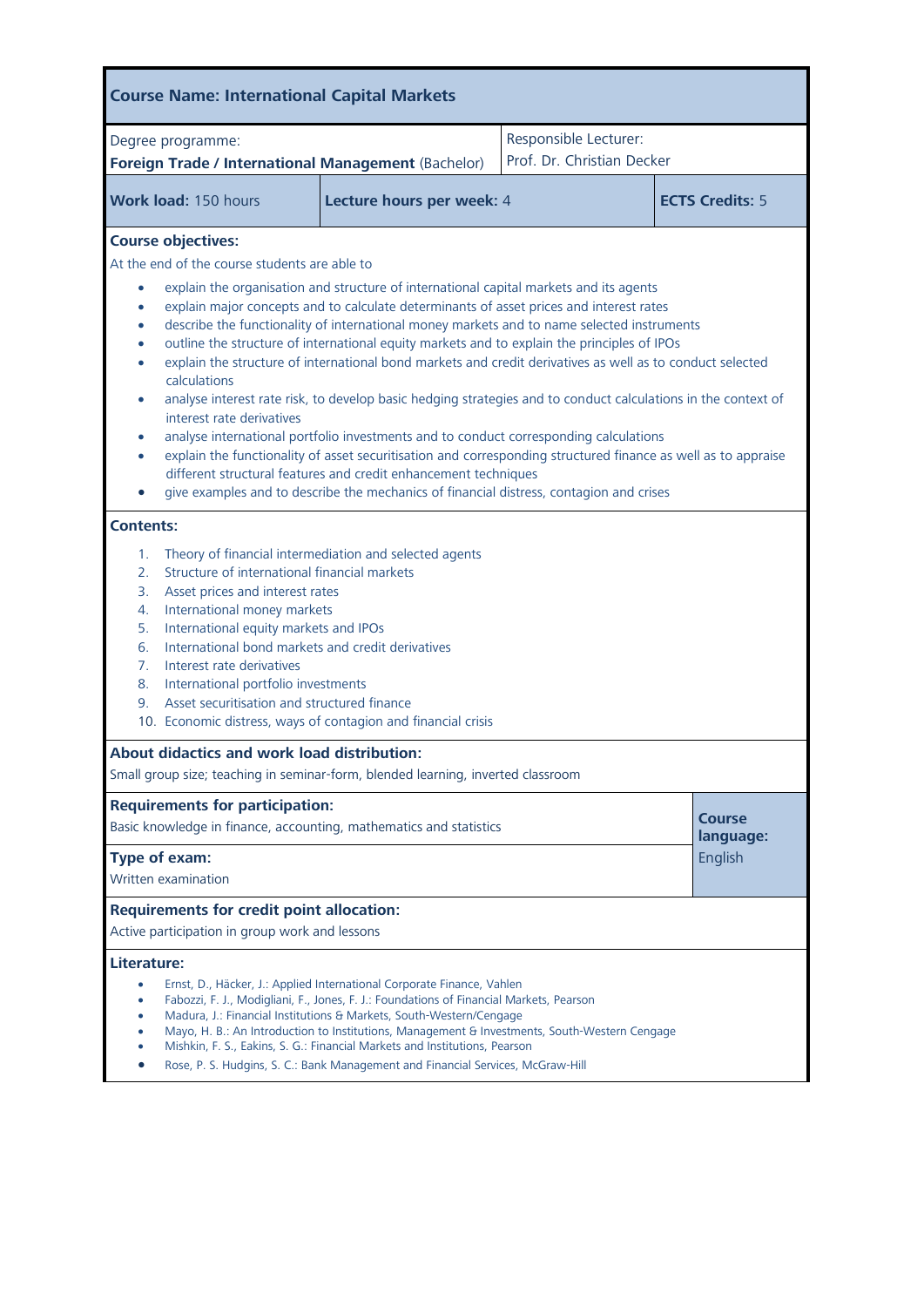| <b>Course Name: International Corporate Finance</b>                                                                                                                                                                                                                                                                                                                                                                                                                                                                                                                                                                                                                                                                                                                                                                                                                                                                                                                                                                                                                                                                                                                                                                                                                                                                                                                                            |                                                                                                                                                                          |                                                                                                                                                                                                                                                                                                                                                                                                    |                            |                                    |
|------------------------------------------------------------------------------------------------------------------------------------------------------------------------------------------------------------------------------------------------------------------------------------------------------------------------------------------------------------------------------------------------------------------------------------------------------------------------------------------------------------------------------------------------------------------------------------------------------------------------------------------------------------------------------------------------------------------------------------------------------------------------------------------------------------------------------------------------------------------------------------------------------------------------------------------------------------------------------------------------------------------------------------------------------------------------------------------------------------------------------------------------------------------------------------------------------------------------------------------------------------------------------------------------------------------------------------------------------------------------------------------------|--------------------------------------------------------------------------------------------------------------------------------------------------------------------------|----------------------------------------------------------------------------------------------------------------------------------------------------------------------------------------------------------------------------------------------------------------------------------------------------------------------------------------------------------------------------------------------------|----------------------------|------------------------------------|
|                                                                                                                                                                                                                                                                                                                                                                                                                                                                                                                                                                                                                                                                                                                                                                                                                                                                                                                                                                                                                                                                                                                                                                                                                                                                                                                                                                                                | Degree programme:                                                                                                                                                        |                                                                                                                                                                                                                                                                                                                                                                                                    | Responsible Lecturer:      |                                    |
|                                                                                                                                                                                                                                                                                                                                                                                                                                                                                                                                                                                                                                                                                                                                                                                                                                                                                                                                                                                                                                                                                                                                                                                                                                                                                                                                                                                                |                                                                                                                                                                          | Foreign Trade / International Management (Bachelor)                                                                                                                                                                                                                                                                                                                                                | Prof. Dr. Christian Decker |                                    |
|                                                                                                                                                                                                                                                                                                                                                                                                                                                                                                                                                                                                                                                                                                                                                                                                                                                                                                                                                                                                                                                                                                                                                                                                                                                                                                                                                                                                | Work load: 150 hours                                                                                                                                                     | Lecture hours per week: online course                                                                                                                                                                                                                                                                                                                                                              |                            | <b>ECTS Credits: 5</b>             |
| <b>Course objectives:</b><br>Students are able to analyse the financial implications of international business activities based on the<br>theories, models and techniques of international corporate financial management in order to evaluate<br>and/or create financial solutions by:<br>giving examples of specific problems that arise in the context of multinational financial problems,<br>analysing financial instruments and/or economic transactions with respect to their vulnerability<br>$\bullet$<br>against country risks,<br>analysing FX risk, developing basic hedging strategies and conducting calculations in the context<br>$\bullet$<br>of FX management,<br>analysing the risks of lending and evaluating transaction related credit risk,<br>$\bullet$<br>explaining the functionality of trade and export finance instruments, agents and institutions as<br>$\bullet$<br>well as structured trade finance techniques,<br>appraising syndication strategies in the context of international corporate lending transactions,<br>$\bullet$<br>distinguishing between project, asset and leveraged finance methods and explaining the inner<br>$\bullet$<br>logic and suitability for various financing scenarios,<br>designing capital structures for international activities and appraising international investment<br>$\bullet$<br>opportunities and alternatives, |                                                                                                                                                                          |                                                                                                                                                                                                                                                                                                                                                                                                    |                            |                                    |
|                                                                                                                                                                                                                                                                                                                                                                                                                                                                                                                                                                                                                                                                                                                                                                                                                                                                                                                                                                                                                                                                                                                                                                                                                                                                                                                                                                                                | management.                                                                                                                                                              | calculating the cost of capital in the context of international and multinational financial                                                                                                                                                                                                                                                                                                        |                            |                                    |
| <b>Contents:</b><br>Issues in multinational financial management<br>1.<br>Country risk analysis and mitigation<br>2.<br>FX markets and FX risk exposure management<br>3.<br>International credit risk<br>4.<br>Trade and export finance, structured trade finance<br>5.<br>International and syndicated corporate lending<br>6.<br>Project, asset and leveraged finance<br>7.<br>International capital structure<br>8.<br>International capital budgeting<br>9.<br>10. International cost of capital                                                                                                                                                                                                                                                                                                                                                                                                                                                                                                                                                                                                                                                                                                                                                                                                                                                                                           |                                                                                                                                                                          |                                                                                                                                                                                                                                                                                                                                                                                                    |                            |                                    |
|                                                                                                                                                                                                                                                                                                                                                                                                                                                                                                                                                                                                                                                                                                                                                                                                                                                                                                                                                                                                                                                                                                                                                                                                                                                                                                                                                                                                | About didactics and work load distribution:                                                                                                                              | <b>Online course:</b> Digital mastery learning, instructor assisted, tutorials                                                                                                                                                                                                                                                                                                                     |                            |                                    |
|                                                                                                                                                                                                                                                                                                                                                                                                                                                                                                                                                                                                                                                                                                                                                                                                                                                                                                                                                                                                                                                                                                                                                                                                                                                                                                                                                                                                | <b>Requirements for participation:</b>                                                                                                                                   | Basic knowledge in finance, accounting, mathematics and statistics                                                                                                                                                                                                                                                                                                                                 |                            | <b>Course language:</b><br>English |
| Type of exam:                                                                                                                                                                                                                                                                                                                                                                                                                                                                                                                                                                                                                                                                                                                                                                                                                                                                                                                                                                                                                                                                                                                                                                                                                                                                                                                                                                                  | Written examination                                                                                                                                                      |                                                                                                                                                                                                                                                                                                                                                                                                    |                            |                                    |
| <b>Requirements for credit point allocation:</b><br>Active participation in online sessions, high level of self-direction required                                                                                                                                                                                                                                                                                                                                                                                                                                                                                                                                                                                                                                                                                                                                                                                                                                                                                                                                                                                                                                                                                                                                                                                                                                                             |                                                                                                                                                                          |                                                                                                                                                                                                                                                                                                                                                                                                    |                            |                                    |
| Literature:<br>$\bullet$<br>$\bullet$<br>٠<br>$\bullet$<br>$\bullet$                                                                                                                                                                                                                                                                                                                                                                                                                                                                                                                                                                                                                                                                                                                                                                                                                                                                                                                                                                                                                                                                                                                                                                                                                                                                                                                           | Madura, J., Fox, R.: International Financial Management<br>Rhodes, T.: Syndicated Lending, Euromoney Books<br>Robin, J. A.: International Corporate Finance, McGraw-Hill | Bekaert, G., Hodrick, R. J.: International Financial Management, Pearson<br>Eiteman, D. K., Stonehill, A. I., Moffet, M. H.: Multinational Business Finance, Pearson<br>Ernst, D., Häcker, J.: Applied International Corporate Finance, Vahlen<br>Eun, C. S., Resnick, B. G.: International Financial Management, McGraw-Hill<br>Gatti, S.: Project Finance in Theory and Practice, Academic Press |                            |                                    |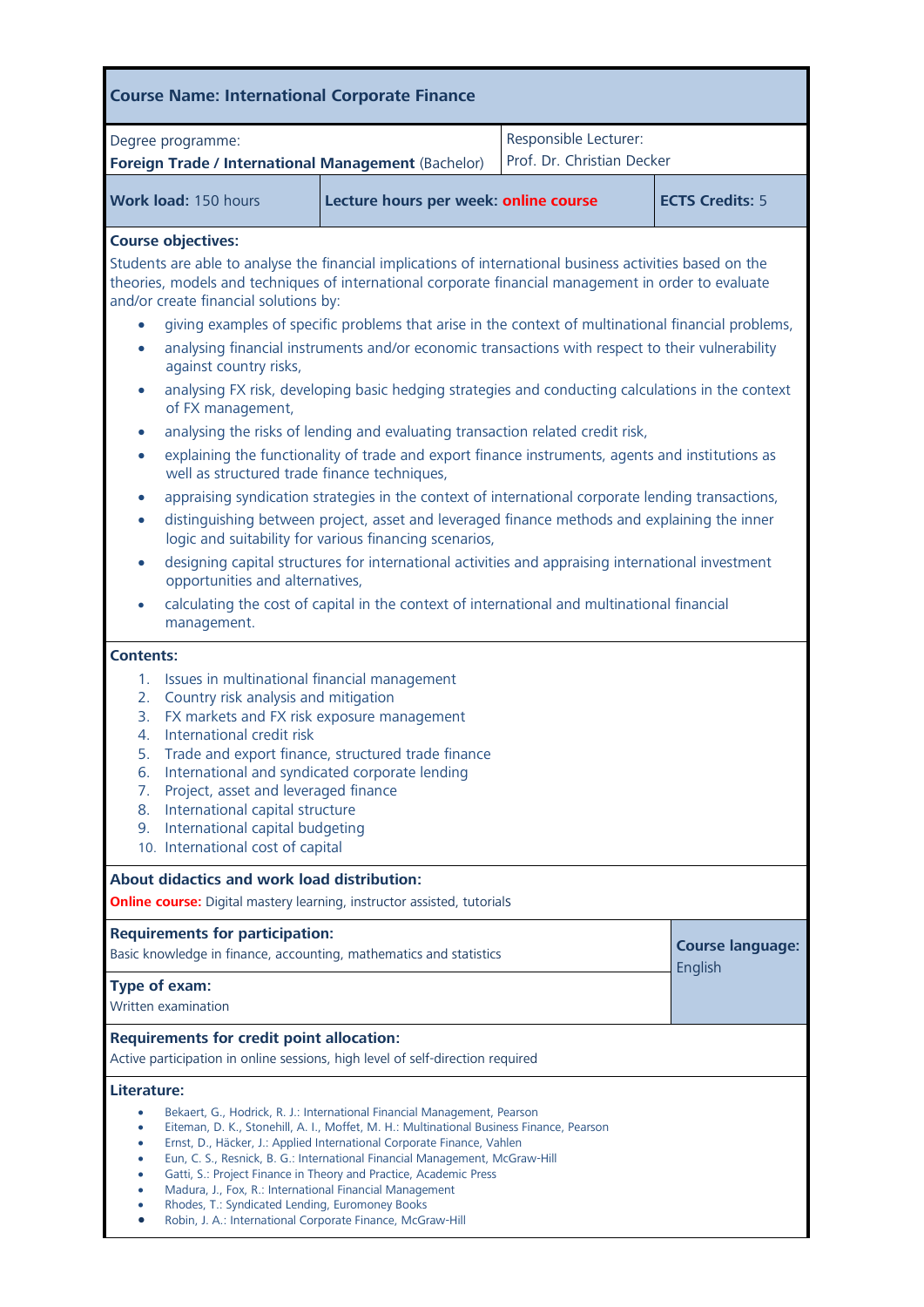| <b>Course Name: International Economics 2 (IVWL2)</b>                                                                                                                                                                                                                                                                                                                                                                                                                                                                                                                                                                                                                                                                                                                   |                                                                                                                                                                                                                                                                                                                                                                                                                                                                                              |                                              |                        |  |  |
|-------------------------------------------------------------------------------------------------------------------------------------------------------------------------------------------------------------------------------------------------------------------------------------------------------------------------------------------------------------------------------------------------------------------------------------------------------------------------------------------------------------------------------------------------------------------------------------------------------------------------------------------------------------------------------------------------------------------------------------------------------------------------|----------------------------------------------------------------------------------------------------------------------------------------------------------------------------------------------------------------------------------------------------------------------------------------------------------------------------------------------------------------------------------------------------------------------------------------------------------------------------------------------|----------------------------------------------|------------------------|--|--|
| Degree programme:<br><b>Foreign Trade/International Management (Bachelor)</b>                                                                                                                                                                                                                                                                                                                                                                                                                                                                                                                                                                                                                                                                                           |                                                                                                                                                                                                                                                                                                                                                                                                                                                                                              | Responsible Lecturer: Prof. Dr. Stephan Boll |                        |  |  |
| Work load: 150 hours                                                                                                                                                                                                                                                                                                                                                                                                                                                                                                                                                                                                                                                                                                                                                    | Lecture hours per week: 4                                                                                                                                                                                                                                                                                                                                                                                                                                                                    |                                              | <b>ECTS Credits: 5</b> |  |  |
| <b>Course objectives:</b>                                                                                                                                                                                                                                                                                                                                                                                                                                                                                                                                                                                                                                                                                                                                               | Students will have in-depth insight into the economic effects of globalization, mainly related to foreign trade and the<br>internationalisation of capital and labour markets. They will understand that economic decisions are increasingly based<br>on international factors. As future leaders in international companies or organizations they are able to foresee the<br>consequences of their own decisions and to prepare long-term business strategies based on economic principles. |                                              |                        |  |  |
| <b>Contents:</b><br>In this course various aspects of the internationalization of entrepreneurial activity are investigated. In particular,<br>economic determinants of international trade relations, the impact of globalization on international business, on the<br>national and international income distribution and economic policy decisions will be discussed on the basis of<br>economic principles. Several case studies that are discussed with the participation of the students, serve as<br>illustrations.<br>Globalisation<br>$\bullet$<br><b>International Trade</b><br>$\bullet$<br><b>International Trade Policies</b><br>$\bullet$<br><b>International Factor Movements</b><br>$\bullet$<br>Globalisation and supranational regulation<br>$\bullet$ |                                                                                                                                                                                                                                                                                                                                                                                                                                                                                              |                                              |                        |  |  |
| About didactics and work load distribution:<br>Seminar-based teaching, blended learning, inverted classroom                                                                                                                                                                                                                                                                                                                                                                                                                                                                                                                                                                                                                                                             |                                                                                                                                                                                                                                                                                                                                                                                                                                                                                              |                                              |                        |  |  |
| macroeconomics                                                                                                                                                                                                                                                                                                                                                                                                                                                                                                                                                                                                                                                                                                                                                          | <b>Requirements for participation:</b><br><b>Course</b><br>Intermediate knowledge in economics; must have participated successfully in courses in micro- and<br>language:                                                                                                                                                                                                                                                                                                                    |                                              |                        |  |  |
| English<br>Type of exam:<br>Presentation on the basis of a written essay + written examination                                                                                                                                                                                                                                                                                                                                                                                                                                                                                                                                                                                                                                                                          |                                                                                                                                                                                                                                                                                                                                                                                                                                                                                              |                                              |                        |  |  |
| <b>Requirements for credit point allocation:</b><br>Successful presentation (50%) and written examination (50%)                                                                                                                                                                                                                                                                                                                                                                                                                                                                                                                                                                                                                                                         |                                                                                                                                                                                                                                                                                                                                                                                                                                                                                              |                                              |                        |  |  |
| Literature:<br>Charles W. L. Hill: International Business. Competing in the Global Marketplace.<br>Robert J. Carbaugh: International Economics.<br>$\bullet$<br>Paul R. Krugman, Maurice Obstfeld, International Economics: Theory and Policy.<br>Robert Christopher Feenstra, Alan M. Taylor, International Economics.<br>$\bullet$                                                                                                                                                                                                                                                                                                                                                                                                                                    |                                                                                                                                                                                                                                                                                                                                                                                                                                                                                              |                                              |                        |  |  |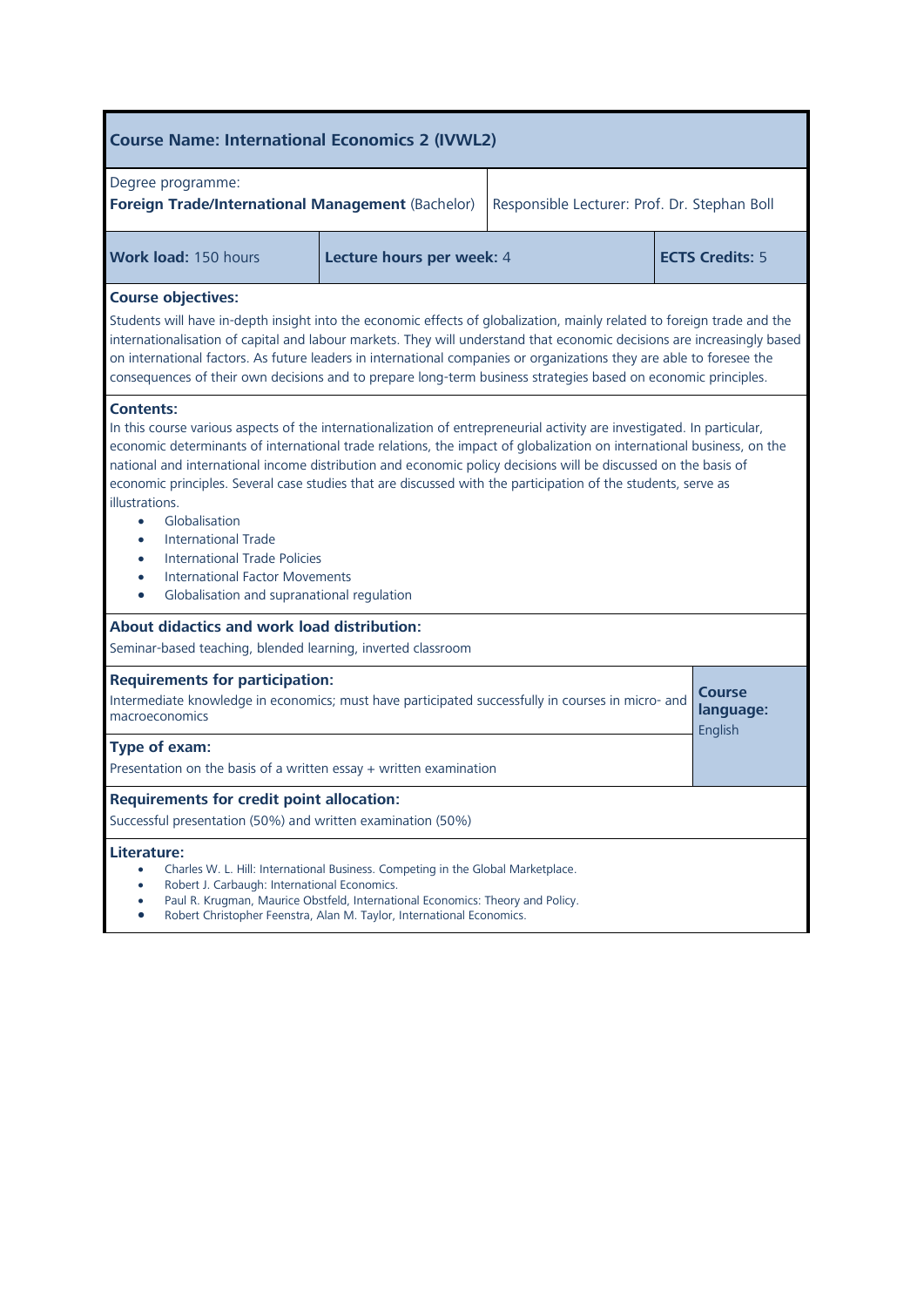| <b>Course Name: International Human Resource Management</b>                                                                                                                                                                                                                                                                                                                                                                                                                                                                                                                                                                                                                                                                                                                                                                                                                                                                                                                                                                                                                                                                                                                                                                                                                                                                                                                                                                                                 |                                                                                                                                                                               |                                                   |  |  |  |
|-------------------------------------------------------------------------------------------------------------------------------------------------------------------------------------------------------------------------------------------------------------------------------------------------------------------------------------------------------------------------------------------------------------------------------------------------------------------------------------------------------------------------------------------------------------------------------------------------------------------------------------------------------------------------------------------------------------------------------------------------------------------------------------------------------------------------------------------------------------------------------------------------------------------------------------------------------------------------------------------------------------------------------------------------------------------------------------------------------------------------------------------------------------------------------------------------------------------------------------------------------------------------------------------------------------------------------------------------------------------------------------------------------------------------------------------------------------|-------------------------------------------------------------------------------------------------------------------------------------------------------------------------------|---------------------------------------------------|--|--|--|
| Degree programme:<br>Foreign Trade/International Management (Bachelor)                                                                                                                                                                                                                                                                                                                                                                                                                                                                                                                                                                                                                                                                                                                                                                                                                                                                                                                                                                                                                                                                                                                                                                                                                                                                                                                                                                                      |                                                                                                                                                                               | Responsible Lecturer: Prof. Dr. Natalia Ribberink |  |  |  |
| Work load: 150 hours                                                                                                                                                                                                                                                                                                                                                                                                                                                                                                                                                                                                                                                                                                                                                                                                                                                                                                                                                                                                                                                                                                                                                                                                                                                                                                                                                                                                                                        | <b>ECTS Credits: 5</b><br>Lecture hours per week: 4                                                                                                                           |                                                   |  |  |  |
| <b>Course objectives:</b><br>At the end of the course students are able to:<br>outline the structure of international job market as well as to appraise main determinants having impact on<br>$\bullet$<br>international HR management practices<br>explain and to distinguish between different approaches to international staffing concepts<br>$\bullet$<br>explain major types of international assignment and to analyse different roles of expatriate managers as well as<br>$\bullet$<br>factors to consider while transferring staff<br>explain the functionality of staff recruitment and to conduct selected recruitment and selection instruments<br>$\bullet$<br>outline the concept of performance appraisal and to analyse its implications for HR training, development and<br>$\bullet$<br>career planning program<br>explain different approaches to international compensation and to describe key components of an international<br>$\bullet$<br>compensation program<br>explain the functionality and instruments of repatriation programs and to design a re-entry plan for expatriate<br>$\bullet$<br>managers<br>distinguish between factors driving standardization and localization of HR management practices in the host-<br>$\bullet$<br>country context and to describe different strategic options<br>describe selected approaches to international industrial relations and to explain the implications for international HR |                                                                                                                                                                               |                                                   |  |  |  |
| management<br><b>Contents:</b><br>International HR management and international business environment<br>1.<br>2.<br>Staffing policy<br>International assignments and expatriate managers<br>3.<br>Recruitment and selection<br>4.<br>Performance appraisal<br>5.<br>Training and development<br>6.<br>7.<br>International compensation<br>8.<br>Post-assignment and re-entry program<br>International HR management in the host-country context<br>9.<br>10. International Industrial Relations                                                                                                                                                                                                                                                                                                                                                                                                                                                                                                                                                                                                                                                                                                                                                                                                                                                                                                                                                             |                                                                                                                                                                               |                                                   |  |  |  |
| About didactics and work load distribution:<br>Small group size; teaching in seminar-form, blended learning, inverted classroom. Can contain walk-in labs and blocked<br>workshops.                                                                                                                                                                                                                                                                                                                                                                                                                                                                                                                                                                                                                                                                                                                                                                                                                                                                                                                                                                                                                                                                                                                                                                                                                                                                         |                                                                                                                                                                               |                                                   |  |  |  |
| <b>Requirements for participation:</b><br>Course<br>Foundation knowledge in management and economics as well as basic knowledge of Marketing and<br>language:<br>Sales.<br>English<br>Type of exam:<br>Written examination                                                                                                                                                                                                                                                                                                                                                                                                                                                                                                                                                                                                                                                                                                                                                                                                                                                                                                                                                                                                                                                                                                                                                                                                                                  |                                                                                                                                                                               |                                                   |  |  |  |
| <b>Requirements for credit point allocation:</b><br>Active participation in group work and lessons<br>Literature:<br>Dowling, P. J., Festing, M., Engle, A. D.: International Human Resource Management, Thomson                                                                                                                                                                                                                                                                                                                                                                                                                                                                                                                                                                                                                                                                                                                                                                                                                                                                                                                                                                                                                                                                                                                                                                                                                                            |                                                                                                                                                                               |                                                   |  |  |  |
| $\bullet$                                                                                                                                                                                                                                                                                                                                                                                                                                                                                                                                                                                                                                                                                                                                                                                                                                                                                                                                                                                                                                                                                                                                                                                                                                                                                                                                                                                                                                                   | Price, A.: Human Resource Management, South-Western Cengage Learning<br>Werner, S., Schuler, R. S., Jackson, S. E.: Human Resource Management, South-Western Cengage Learning |                                                   |  |  |  |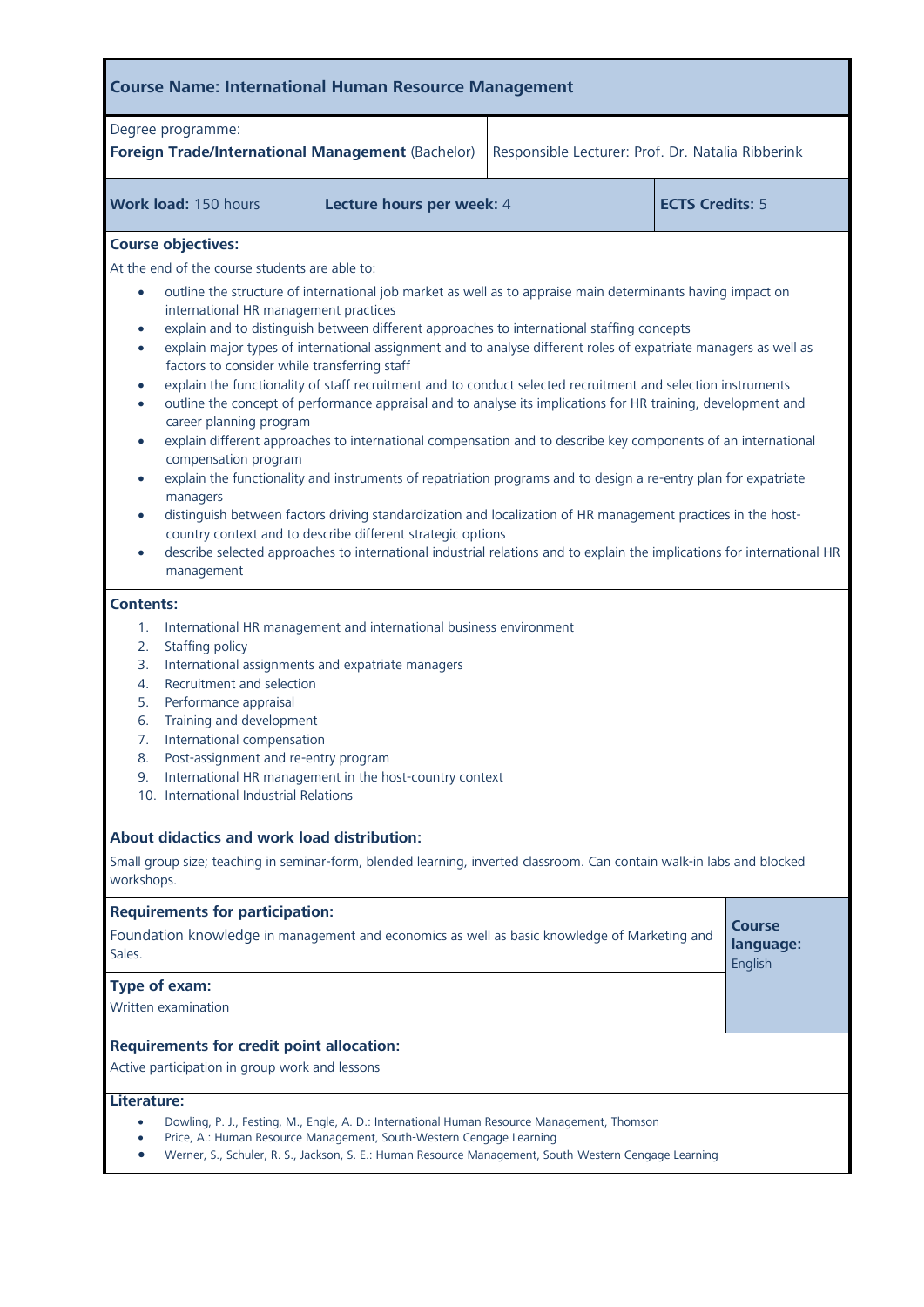| <b>Course Name: International Management</b>                                                                                                                                                                                                                                                                                                                                                                                                                                                                                                                                                                                                                                                                                                                                                                                                                                                                                                                                                                                                                                                                                                                                                                                                                                                                                              |  |  |  |  |  |
|-------------------------------------------------------------------------------------------------------------------------------------------------------------------------------------------------------------------------------------------------------------------------------------------------------------------------------------------------------------------------------------------------------------------------------------------------------------------------------------------------------------------------------------------------------------------------------------------------------------------------------------------------------------------------------------------------------------------------------------------------------------------------------------------------------------------------------------------------------------------------------------------------------------------------------------------------------------------------------------------------------------------------------------------------------------------------------------------------------------------------------------------------------------------------------------------------------------------------------------------------------------------------------------------------------------------------------------------|--|--|--|--|--|
| Degree programme:<br>Foreign Trade/International Management (Bachelor)<br>Responsible Lecturer: Prof. Dr. Natalia Ribberink                                                                                                                                                                                                                                                                                                                                                                                                                                                                                                                                                                                                                                                                                                                                                                                                                                                                                                                                                                                                                                                                                                                                                                                                               |  |  |  |  |  |
| <b>ECTS Credits: 5</b><br>Work load: 150 hours<br>Lecture hours per week: 4                                                                                                                                                                                                                                                                                                                                                                                                                                                                                                                                                                                                                                                                                                                                                                                                                                                                                                                                                                                                                                                                                                                                                                                                                                                               |  |  |  |  |  |
| <b>Course objectives:</b>                                                                                                                                                                                                                                                                                                                                                                                                                                                                                                                                                                                                                                                                                                                                                                                                                                                                                                                                                                                                                                                                                                                                                                                                                                                                                                                 |  |  |  |  |  |
| At the end of the course students are able to:<br>outline main drivers of globalization and to explain its implications for actors in international business<br>$\bullet$<br>distinguish between different political, economic and legal systems and to analyse selected determinants of<br>$\bullet$<br>economic development of a nation<br>explain different levels of regional economic integration and to give examples of major economic integration bodies<br>$\bullet$<br>describe the main fields of duty of international institutions facilitating international business activities and to name<br>$\bullet$<br>selected policies and instruments<br>explain the main features of a multinational enterprise and to outline different organizational and strategic choices<br>$\bullet$<br>while acting internationally<br>analyse factors influencing a firm's international expansion decision and to evaluate major foreign market entry<br>$\bullet$<br>modes<br>outline selected theories explaining the patterns of international trade and investment and to appraise determinants<br>$\bullet$<br>of flows and international investment opportunities<br>distinguish between different employment practices, types of staffing policy and to give examples of approaches to<br>$\bullet$<br>international compensation |  |  |  |  |  |
| give examples of ethical and cultural issues in international business and to explain the implications for managers<br><b>Contents:</b><br>Globalisation<br>1.<br>Political, economic and legal systems<br>2.<br>Regional economic integration<br>3.<br>International institutions<br>4.<br>Multinational enterprises<br>5.<br>Entry strategy and strategic alliances<br>6.<br>International trade and investment<br>7.<br>8.<br>International operations management<br>9.<br>Global HR management<br>10. Culture and ethics in international management                                                                                                                                                                                                                                                                                                                                                                                                                                                                                                                                                                                                                                                                                                                                                                                  |  |  |  |  |  |
| <b>About didactics and work load distribution:</b><br>Small group size; teaching in seminar-form, blended learning, inverted classroom                                                                                                                                                                                                                                                                                                                                                                                                                                                                                                                                                                                                                                                                                                                                                                                                                                                                                                                                                                                                                                                                                                                                                                                                    |  |  |  |  |  |
| <b>Requirements for participation:</b><br>Course<br>No formal requirements. Foundation knowledge in management and economics as well as basic<br>language:<br>knowledge of Marketing and Sales is of advantage.<br>English<br>Type of exam:                                                                                                                                                                                                                                                                                                                                                                                                                                                                                                                                                                                                                                                                                                                                                                                                                                                                                                                                                                                                                                                                                               |  |  |  |  |  |
| Written examination<br><b>Requirements for credit point allocation:</b><br>Active participation in group work and lessons                                                                                                                                                                                                                                                                                                                                                                                                                                                                                                                                                                                                                                                                                                                                                                                                                                                                                                                                                                                                                                                                                                                                                                                                                 |  |  |  |  |  |
| Literature:<br>- Cullen, J. B., Parboteeah K. P.: Multinational Management, South-Western Cengage Learning<br>- Hill, C.: International Business, McGraw-Hill<br>- Steers, R. M., Nardon, L., Sanches-Runde, C. J.: Management Across Cultures, Cambridge University Press                                                                                                                                                                                                                                                                                                                                                                                                                                                                                                                                                                                                                                                                                                                                                                                                                                                                                                                                                                                                                                                                |  |  |  |  |  |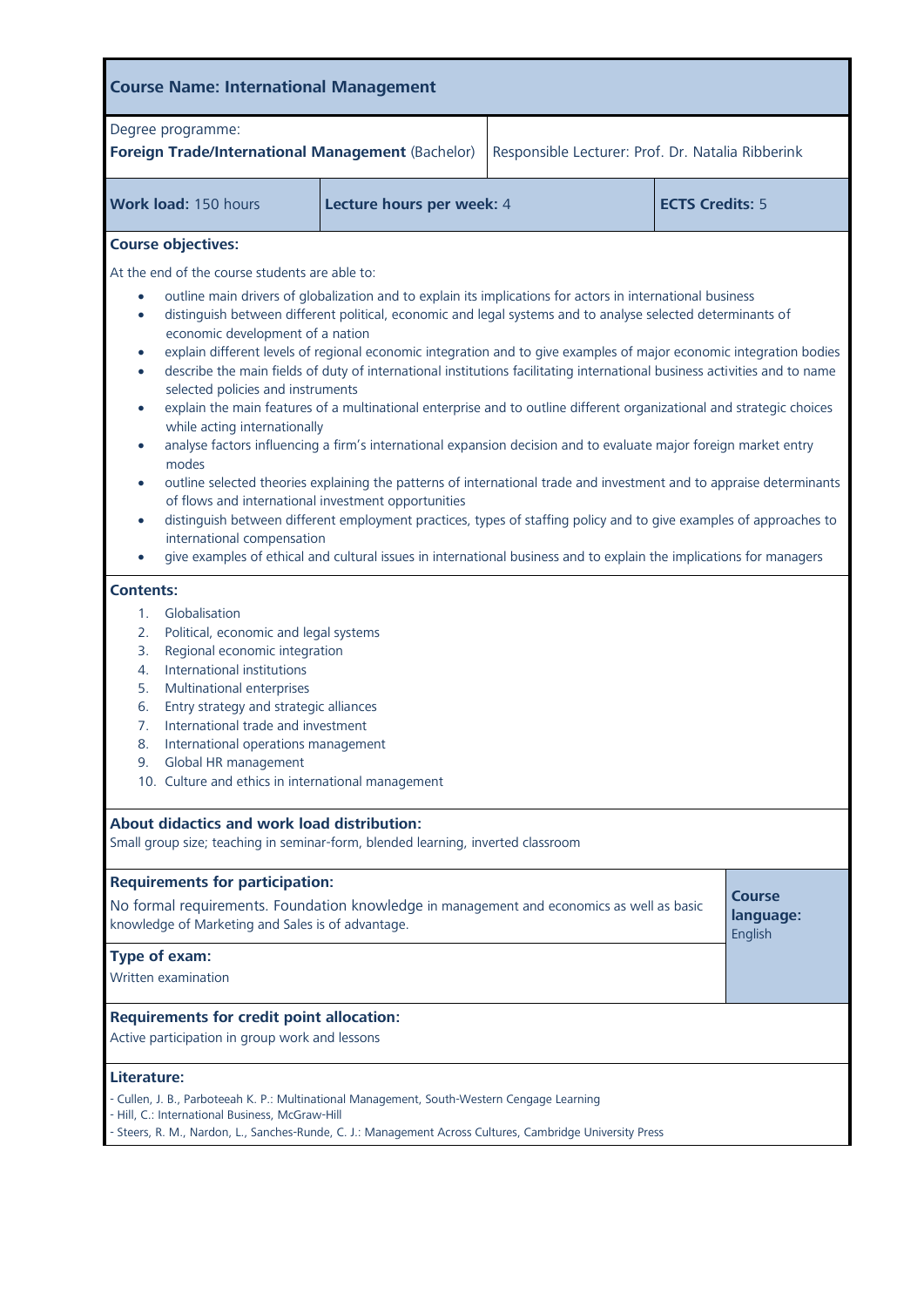| <b>Course Name: International Marketing</b>                                                                                                                                                                                                                                                                                                                                                                                                                                                                                                                                                                                                                                                                                                                                                                                                                                                                                                                                                                                                                                                                                                                                                                                                                                                                                                                     |                           |                                                   |                         |                        |
|-----------------------------------------------------------------------------------------------------------------------------------------------------------------------------------------------------------------------------------------------------------------------------------------------------------------------------------------------------------------------------------------------------------------------------------------------------------------------------------------------------------------------------------------------------------------------------------------------------------------------------------------------------------------------------------------------------------------------------------------------------------------------------------------------------------------------------------------------------------------------------------------------------------------------------------------------------------------------------------------------------------------------------------------------------------------------------------------------------------------------------------------------------------------------------------------------------------------------------------------------------------------------------------------------------------------------------------------------------------------|---------------------------|---------------------------------------------------|-------------------------|------------------------|
| Degree programme:<br>Foreign Trade/International Management (Bachelor)                                                                                                                                                                                                                                                                                                                                                                                                                                                                                                                                                                                                                                                                                                                                                                                                                                                                                                                                                                                                                                                                                                                                                                                                                                                                                          |                           | Responsible Lecturer:<br>Prof. Dr. Annette Corves |                         |                        |
| Work load: 150 hours                                                                                                                                                                                                                                                                                                                                                                                                                                                                                                                                                                                                                                                                                                                                                                                                                                                                                                                                                                                                                                                                                                                                                                                                                                                                                                                                            | Lecture hours per week: 4 |                                                   |                         | <b>ECTS Credits: 5</b> |
| <b>Course objectives:</b><br>Students will build their managerial or entrepreneurial thinking in marketing and will be able to support a launch<br>or relaunch of a national or an international brand and to set up the brand building and branding process.<br><b>Analysis</b><br>detect new market opportunities by analyzing international consumer values/ need gaps, as well as the<br>competition in international markets<br>analyze consumers brand perception on secondary analysis or conduct supporting qualitative research<br>approaches<br>segment international markets based on different segmentation variables<br>investigate the international market opportunities and competitive positioning<br><b>Synthesis:</b><br>evaluate consistence of marketing strategies, brand architecture with brand positioning<br>$\bullet$<br>conceptualize brand positioning or repositioning, formulate a brand concept with consistent benefits<br>$\bullet$<br>considering brand architecture and segmentation<br>creatively convey branding or brand-enrichment strategies from brand positioning<br>$\bullet$<br>derive different branding und brand-enrichment strategies in the context of an international environment<br>$\bullet$<br>decide on adaption or standardization degree of marketing mix factors and are able to design<br>$\bullet$ |                           |                                                   |                         |                        |
| coherent marketing mix especially considering online und social media marketing for specific<br>$\bullet$<br>target groups and give the rational to the decision<br><b>Contents:</b><br>Fundamentals of international marketing and international brands<br>$\bullet$<br>International marketing strategies<br>$\bullet$<br>International market segmentation<br>$\bullet$<br>Identification of changes and analysis of future demands<br>$\bullet$<br>International brand perception and customer analyses in different countries<br>$\bullet$<br>Brand positioning and concept<br><b>Brand architecture</b><br>$\bullet$<br>International branding and brand enrichment strategies<br>Digital Marketing<br>Customer Journey and online measures<br>Reciprocity principle                                                                                                                                                                                                                                                                                                                                                                                                                                                                                                                                                                                      |                           |                                                   |                         |                        |
| About didactics and work load distribution:<br>Seminar-style teaching, Case Studies, creative lab                                                                                                                                                                                                                                                                                                                                                                                                                                                                                                                                                                                                                                                                                                                                                                                                                                                                                                                                                                                                                                                                                                                                                                                                                                                               |                           |                                                   |                         |                        |
| <b>Requirements for participation:</b><br>Foundation course in marketing is compulsory (transcript must be provided); basic<br>English<br>knowledge of international management - places are limited                                                                                                                                                                                                                                                                                                                                                                                                                                                                                                                                                                                                                                                                                                                                                                                                                                                                                                                                                                                                                                                                                                                                                            |                           |                                                   | <b>Course language:</b> |                        |
| Type of exam:<br>Written examination, creative lab                                                                                                                                                                                                                                                                                                                                                                                                                                                                                                                                                                                                                                                                                                                                                                                                                                                                                                                                                                                                                                                                                                                                                                                                                                                                                                              |                           |                                                   |                         |                        |
| <b>Requirements for credit point allocation:</b><br>Active participation in group work and lessons, pass grade in the written exam                                                                                                                                                                                                                                                                                                                                                                                                                                                                                                                                                                                                                                                                                                                                                                                                                                                                                                                                                                                                                                                                                                                                                                                                                              |                           |                                                   |                         |                        |
| Literature:<br>Kotler, P. et al. Principles of Marketing<br>٠<br>Keller, K. et. a Strategic Brand Management<br>٠<br>Hollensen, S. Global Marketing<br>Porter; M. E. Competitive Strategy<br>Gillespie, K. / Hennessy, H.D. Global Marketing                                                                                                                                                                                                                                                                                                                                                                                                                                                                                                                                                                                                                                                                                                                                                                                                                                                                                                                                                                                                                                                                                                                    |                           |                                                   |                         |                        |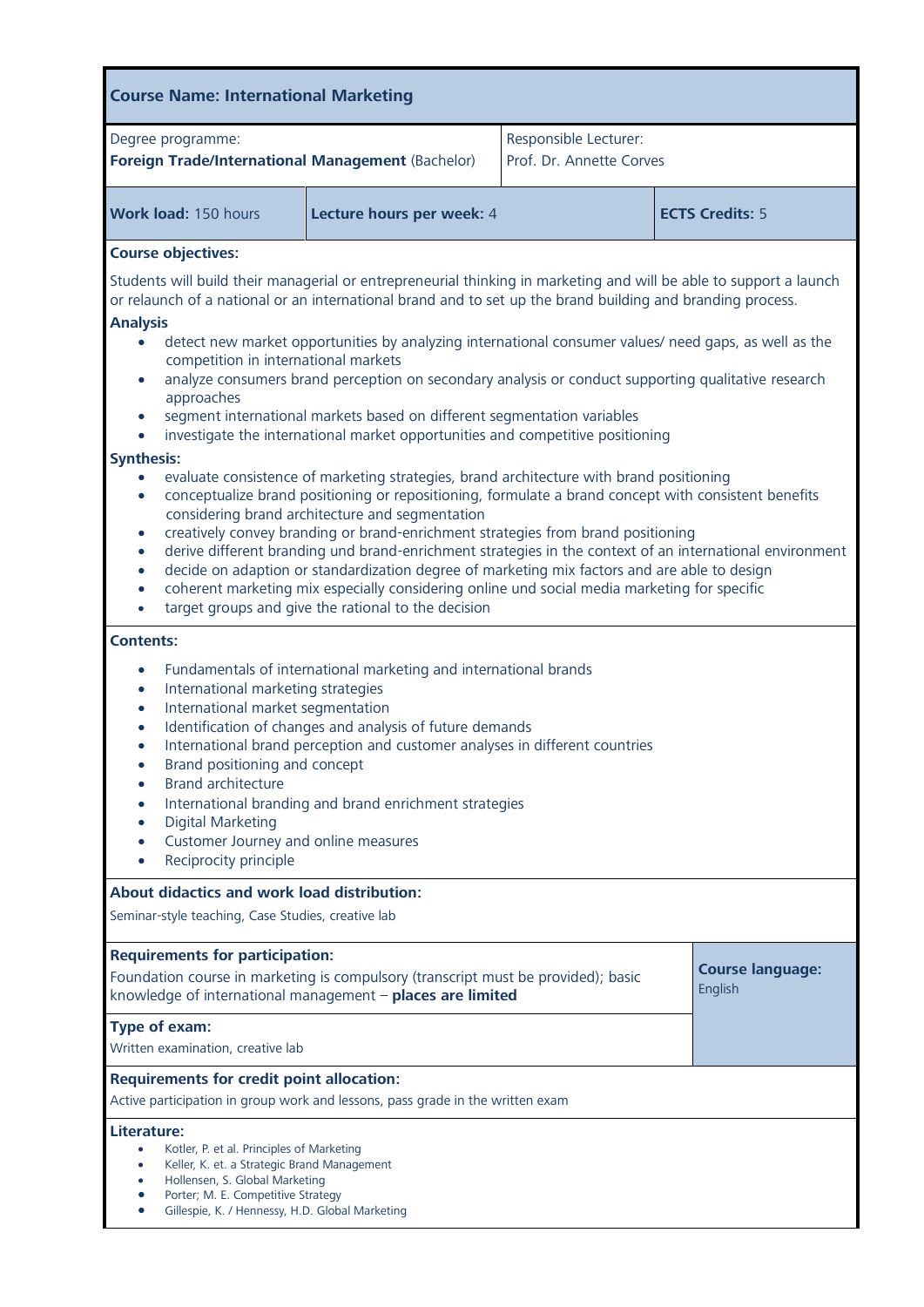| <b>Course Name: International Organisation &amp; Cooperation</b>                                                                                                                                                                                                                                                                                                                                                                                                                                                                                                                                                                                                                                                                                                                                                                                                                                                                                                                                                                                                                                                                                                                                                                                                                                                                                                                                                                                                                                                                                                                                                                                                                                |                           |                                                   |                        |                            |  |
|-------------------------------------------------------------------------------------------------------------------------------------------------------------------------------------------------------------------------------------------------------------------------------------------------------------------------------------------------------------------------------------------------------------------------------------------------------------------------------------------------------------------------------------------------------------------------------------------------------------------------------------------------------------------------------------------------------------------------------------------------------------------------------------------------------------------------------------------------------------------------------------------------------------------------------------------------------------------------------------------------------------------------------------------------------------------------------------------------------------------------------------------------------------------------------------------------------------------------------------------------------------------------------------------------------------------------------------------------------------------------------------------------------------------------------------------------------------------------------------------------------------------------------------------------------------------------------------------------------------------------------------------------------------------------------------------------|---------------------------|---------------------------------------------------|------------------------|----------------------------|--|
| Degree programme:<br>Foreign Trade/International Management (Bachelor)                                                                                                                                                                                                                                                                                                                                                                                                                                                                                                                                                                                                                                                                                                                                                                                                                                                                                                                                                                                                                                                                                                                                                                                                                                                                                                                                                                                                                                                                                                                                                                                                                          |                           | Responsible Lecturer: Prof. Dr. Natalia Ribberink |                        |                            |  |
| Work load: 150 hours                                                                                                                                                                                                                                                                                                                                                                                                                                                                                                                                                                                                                                                                                                                                                                                                                                                                                                                                                                                                                                                                                                                                                                                                                                                                                                                                                                                                                                                                                                                                                                                                                                                                            | Lecture hours per week: 4 |                                                   | <b>ECTS Credits: 5</b> |                            |  |
| <b>Course objectives:</b>                                                                                                                                                                                                                                                                                                                                                                                                                                                                                                                                                                                                                                                                                                                                                                                                                                                                                                                                                                                                                                                                                                                                                                                                                                                                                                                                                                                                                                                                                                                                                                                                                                                                       |                           |                                                   |                        |                            |  |
| At the end of the course students are able to:<br>analyse the broad macro-environment of international organisations as well as to appraise key drivers<br>$\bullet$<br>and alternative scenarios with regards to environmental change (analysis, evaluation).<br>explain and to distinguish between different organizational architectural choices to be made in<br>$\bullet$<br>international business (knowledge, comprehension).<br>describe major concepts of organic (stand-alone) corporate development and to appraise its main<br>$\bullet$<br>principal advantages (knowledge, evaluation).<br>explain main types of cross-border mergers and acquisitions (M&A), to appraise M&A processes and to<br>$\bullet$<br>outline key issues in the successful management of M&A deals (evaluation, analysis).<br>appraise major motives, types and to evaluate benefits and costs of inter-national equity joint ventures<br>$\bullet$<br>(comprehension, evaluation).<br>distinguish between different types of strategic alliance and to explain ra-tionales for alliances and key<br>$\bullet$<br>success factors (knowledge, comprehension).<br>describe the functionality of international/global tenders and to explain selected instruments, processes<br>$\bullet$<br>and principles (knowledge, comprehension).<br>appraise specific features of long-term contracts, major types and in-centives as well as to give examples<br>$\bullet$<br>of regulatory issues (comprehension, evaluation).<br>explain major concepts of international corporate governance and to name specific issues for<br>$\bullet$<br>government intervention and regulation (knowledge, comprehension). |                           |                                                   |                        |                            |  |
| <b>Contents:</b><br>1. Organisational position in the external environment<br>2. Organisational architecture<br>3. Organic development and DIY strategy                                                                                                                                                                                                                                                                                                                                                                                                                                                                                                                                                                                                                                                                                                                                                                                                                                                                                                                                                                                                                                                                                                                                                                                                                                                                                                                                                                                                                                                                                                                                         |                           |                                                   |                        |                            |  |
| 4. Cross-border mergers and acquisitions (M&A)<br>5. International equity joint ventures<br>6. Cross-border strategic alliances<br>7. International tenders                                                                                                                                                                                                                                                                                                                                                                                                                                                                                                                                                                                                                                                                                                                                                                                                                                                                                                                                                                                                                                                                                                                                                                                                                                                                                                                                                                                                                                                                                                                                     |                           |                                                   |                        |                            |  |
| 8. Long-term contracts<br>9. International corporate governance<br>10. Government intervention and regulation                                                                                                                                                                                                                                                                                                                                                                                                                                                                                                                                                                                                                                                                                                                                                                                                                                                                                                                                                                                                                                                                                                                                                                                                                                                                                                                                                                                                                                                                                                                                                                                   |                           |                                                   |                        |                            |  |
| <b>About didactics and work load distribution:</b><br>Small group size; teaching in seminar-form, blended learning, inverted classroom. Can contain walk-in labs and blocked<br>workshops.                                                                                                                                                                                                                                                                                                                                                                                                                                                                                                                                                                                                                                                                                                                                                                                                                                                                                                                                                                                                                                                                                                                                                                                                                                                                                                                                                                                                                                                                                                      |                           |                                                   |                        |                            |  |
| <b>Requirements for participation:</b><br>Foundation knowledge in management and economics                                                                                                                                                                                                                                                                                                                                                                                                                                                                                                                                                                                                                                                                                                                                                                                                                                                                                                                                                                                                                                                                                                                                                                                                                                                                                                                                                                                                                                                                                                                                                                                                      |                           |                                                   |                        | <b>Course</b><br>language: |  |
| English<br>Type of exam:<br>Written examination, term paper, project work, oral examination (individual or in combination)                                                                                                                                                                                                                                                                                                                                                                                                                                                                                                                                                                                                                                                                                                                                                                                                                                                                                                                                                                                                                                                                                                                                                                                                                                                                                                                                                                                                                                                                                                                                                                      |                           |                                                   |                        |                            |  |
| <b>Requirements for credit point allocation:</b><br>Active participation in group work and lessons                                                                                                                                                                                                                                                                                                                                                                                                                                                                                                                                                                                                                                                                                                                                                                                                                                                                                                                                                                                                                                                                                                                                                                                                                                                                                                                                                                                                                                                                                                                                                                                              |                           |                                                   |                        |                            |  |
| Literature:<br>Brickley, J. A., Smith, C. W., Zimmerman, J. L.: Managerial Economics and Organizational Architecture, McGraw-Hill<br>Colquitt, J. A., LePine, J. A., Wesson, M. J.: Organizational Behavior: Improving Performance and Commitment in the Workplace,<br>McGraw-Hill<br>Robbins, S. P., Judge, T. A.: Organizational Behavior, Pearson                                                                                                                                                                                                                                                                                                                                                                                                                                                                                                                                                                                                                                                                                                                                                                                                                                                                                                                                                                                                                                                                                                                                                                                                                                                                                                                                            |                           |                                                   |                        |                            |  |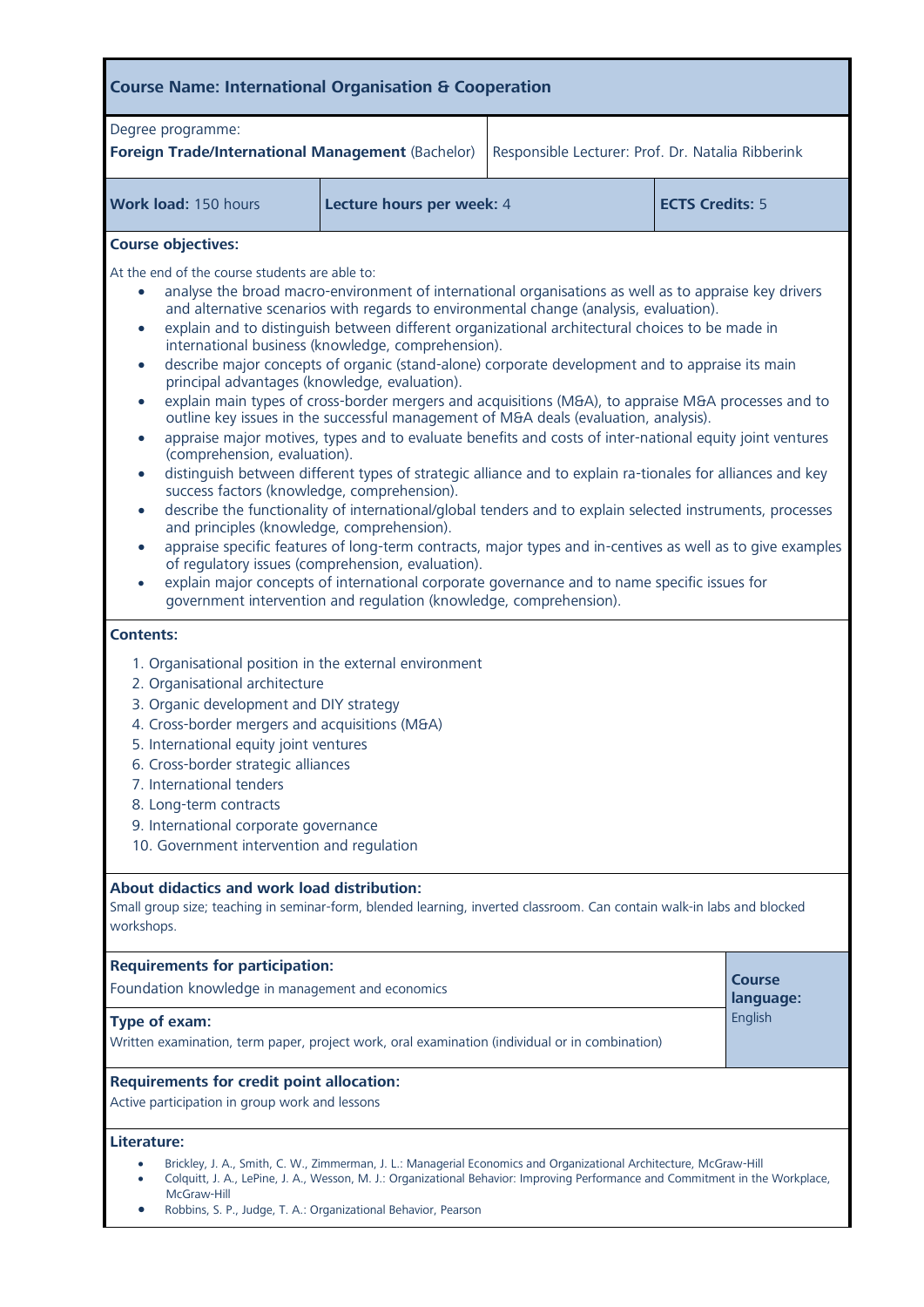| <b>Course Name: International Trade &amp; Logistics, FDI</b>                                                                                                                                                                                                                                                                                                                                                                                                                                                                                                                                                                                                                                                                                                                                                                                                                                                                                                                                                                                                                                                                                                                                                                                                                                                                                                                                                                                                                                                                                                                                                         |                                                                                                                                                                          |                                                   |  |  |  |  |
|----------------------------------------------------------------------------------------------------------------------------------------------------------------------------------------------------------------------------------------------------------------------------------------------------------------------------------------------------------------------------------------------------------------------------------------------------------------------------------------------------------------------------------------------------------------------------------------------------------------------------------------------------------------------------------------------------------------------------------------------------------------------------------------------------------------------------------------------------------------------------------------------------------------------------------------------------------------------------------------------------------------------------------------------------------------------------------------------------------------------------------------------------------------------------------------------------------------------------------------------------------------------------------------------------------------------------------------------------------------------------------------------------------------------------------------------------------------------------------------------------------------------------------------------------------------------------------------------------------------------|--------------------------------------------------------------------------------------------------------------------------------------------------------------------------|---------------------------------------------------|--|--|--|--|
| Degree programme:<br>Foreign Trade/International Management (Bachelor)                                                                                                                                                                                                                                                                                                                                                                                                                                                                                                                                                                                                                                                                                                                                                                                                                                                                                                                                                                                                                                                                                                                                                                                                                                                                                                                                                                                                                                                                                                                                               |                                                                                                                                                                          | Responsible Lecturer: Prof. Dr. Natalia Ribberink |  |  |  |  |
| Work load: 150 hours                                                                                                                                                                                                                                                                                                                                                                                                                                                                                                                                                                                                                                                                                                                                                                                                                                                                                                                                                                                                                                                                                                                                                                                                                                                                                                                                                                                                                                                                                                                                                                                                 | <b>ECTS Credits: 5</b><br>Lecture hours per week: online course                                                                                                          |                                                   |  |  |  |  |
| <b>Course objectives:</b>                                                                                                                                                                                                                                                                                                                                                                                                                                                                                                                                                                                                                                                                                                                                                                                                                                                                                                                                                                                                                                                                                                                                                                                                                                                                                                                                                                                                                                                                                                                                                                                            |                                                                                                                                                                          |                                                   |  |  |  |  |
|                                                                                                                                                                                                                                                                                                                                                                                                                                                                                                                                                                                                                                                                                                                                                                                                                                                                                                                                                                                                                                                                                                                                                                                                                                                                                                                                                                                                                                                                                                                                                                                                                      |                                                                                                                                                                          |                                                   |  |  |  |  |
| At the end of the course students are able to:<br>outline the pattern of international trade and investment flows and to analyse international trade and investment<br>$\bullet$<br>statistics<br>describe approaches to international trade policy and to explain different instruments of trade policy<br>$\bullet$<br>explain the development and functionality of the world trading system and to outline current trade issues, tasks and<br>$\bullet$<br>instruments of WTO<br>explain major forms of international trade and to appraise specific features and techniques of selected international<br>$\bullet$<br>trade transactions<br>outline main theories explaining FDI and to analyse current FDI trends and policies<br>$\bullet$<br>appraise FDI in the context of international expansion strategies and to evaluate major forms of FDI<br>$\bullet$<br>distinguish between different FDI policy instruments and to analyse their impact on international investor behaviour<br>$\bullet$<br>and strategic choices<br>explain benefits and costs of FDI and to appraise major risks in international investment and trade<br>outline specific factors having impact on a firm's production and logistics decision and to give examples of different<br>strategic options<br><b>Contents:</b><br>International trade and investment environment<br>1.<br>International trade policy and instruments<br>2.<br>World trading system and WTO<br>3.<br>Forms of international trade<br>4.<br>FDI theories and patterns<br>5.<br>FDI as a market entry mode, forms of FDI<br>6.<br>FDI policy instruments |                                                                                                                                                                          |                                                   |  |  |  |  |
| Benefits and costs of FDI<br>8.<br>9.<br>Risks in international investment and trade<br>10. Global production and logistics                                                                                                                                                                                                                                                                                                                                                                                                                                                                                                                                                                                                                                                                                                                                                                                                                                                                                                                                                                                                                                                                                                                                                                                                                                                                                                                                                                                                                                                                                          |                                                                                                                                                                          |                                                   |  |  |  |  |
|                                                                                                                                                                                                                                                                                                                                                                                                                                                                                                                                                                                                                                                                                                                                                                                                                                                                                                                                                                                                                                                                                                                                                                                                                                                                                                                                                                                                                                                                                                                                                                                                                      |                                                                                                                                                                          |                                                   |  |  |  |  |
| <b>About didactics and work load distribution:</b><br>online course                                                                                                                                                                                                                                                                                                                                                                                                                                                                                                                                                                                                                                                                                                                                                                                                                                                                                                                                                                                                                                                                                                                                                                                                                                                                                                                                                                                                                                                                                                                                                  |                                                                                                                                                                          |                                                   |  |  |  |  |
| Sales.                                                                                                                                                                                                                                                                                                                                                                                                                                                                                                                                                                                                                                                                                                                                                                                                                                                                                                                                                                                                                                                                                                                                                                                                                                                                                                                                                                                                                                                                                                                                                                                                               | <b>Requirements for participation:</b><br>Course<br>Foundation knowledge in management and economics as well as basic knowledge of Marketing and<br>language:<br>English |                                                   |  |  |  |  |
| Type of exam:<br>Written examination                                                                                                                                                                                                                                                                                                                                                                                                                                                                                                                                                                                                                                                                                                                                                                                                                                                                                                                                                                                                                                                                                                                                                                                                                                                                                                                                                                                                                                                                                                                                                                                 |                                                                                                                                                                          |                                                   |  |  |  |  |
| <b>Requirements for credit point allocation:</b><br>Active participation in group work and lessons                                                                                                                                                                                                                                                                                                                                                                                                                                                                                                                                                                                                                                                                                                                                                                                                                                                                                                                                                                                                                                                                                                                                                                                                                                                                                                                                                                                                                                                                                                                   |                                                                                                                                                                          |                                                   |  |  |  |  |
| Literature:                                                                                                                                                                                                                                                                                                                                                                                                                                                                                                                                                                                                                                                                                                                                                                                                                                                                                                                                                                                                                                                                                                                                                                                                                                                                                                                                                                                                                                                                                                                                                                                                          |                                                                                                                                                                          |                                                   |  |  |  |  |
| Alden, C., Aran, A.: Foreign Policy Analysis - New Approaches, Routledge<br>Eibner, W.: Understanding International Trade: Theory & Policy, R. Oldenburg<br>King, P. G.: International Economics, Globalization, and Policy, McGraw-Hill<br>Smith, S., Hadfield, A., Dunne, T.: Foreign Policies: Theories, Actors and Cases, Oxford University Press                                                                                                                                                                                                                                                                                                                                                                                                                                                                                                                                                                                                                                                                                                                                                                                                                                                                                                                                                                                                                                                                                                                                                                                                                                                                |                                                                                                                                                                          |                                                   |  |  |  |  |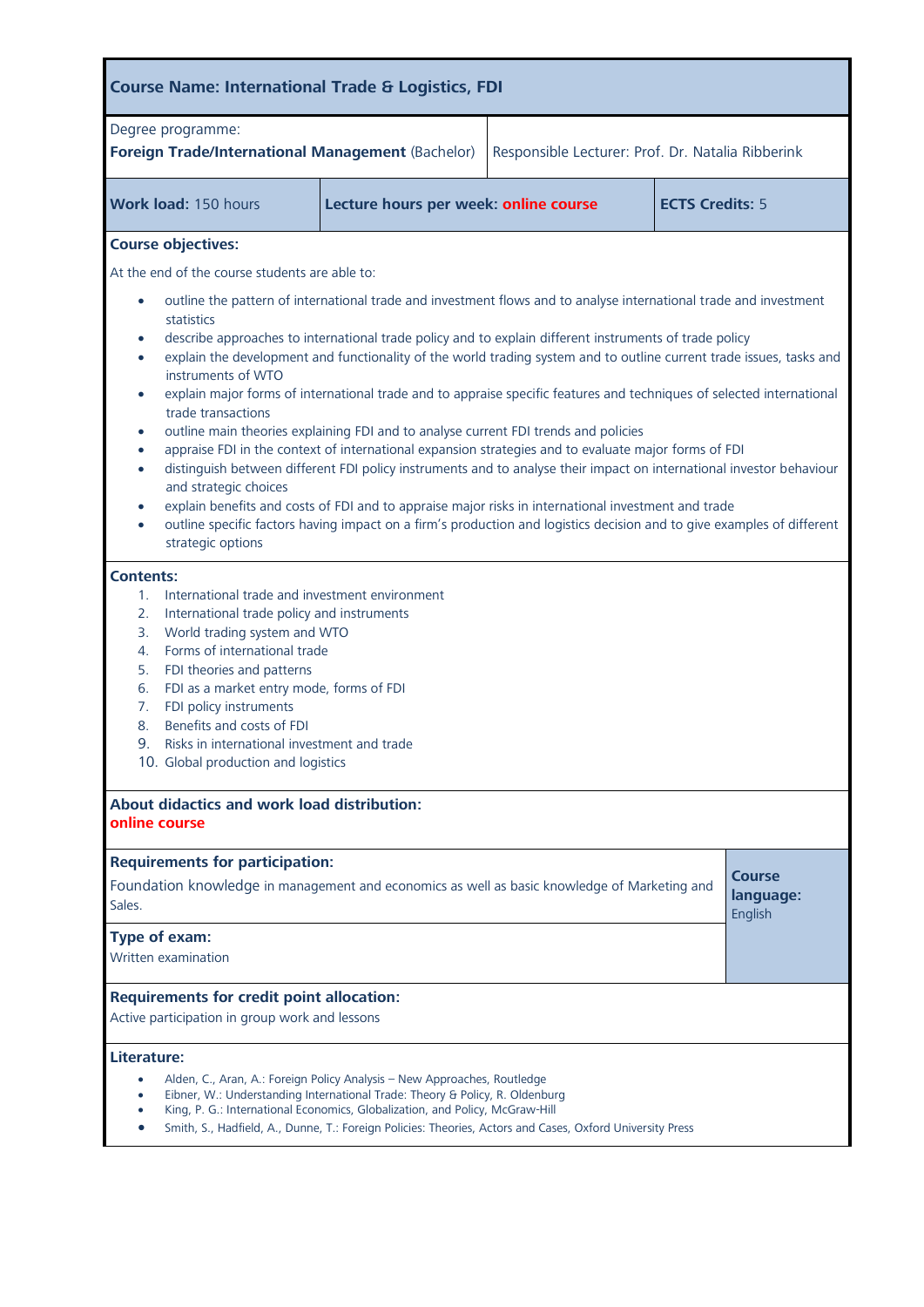| <b>Course Name: Fundamentals of Corporate Finance*</b>                                                                                                                                                                                                                                                                             |                                                                                                                                                                                                                                                                                                                                                                                                                                                            |                                                         |  |  |  |  |
|------------------------------------------------------------------------------------------------------------------------------------------------------------------------------------------------------------------------------------------------------------------------------------------------------------------------------------|------------------------------------------------------------------------------------------------------------------------------------------------------------------------------------------------------------------------------------------------------------------------------------------------------------------------------------------------------------------------------------------------------------------------------------------------------------|---------------------------------------------------------|--|--|--|--|
| Degree programme:<br><b>Business Information Systems (Bachelor of Science)</b>                                                                                                                                                                                                                                                     |                                                                                                                                                                                                                                                                                                                                                                                                                                                            | Responsible Lecturer: Prof. Dr. Jens-Eric von Düsterlho |  |  |  |  |
| Work load: 180 hours<br><b>ECTS Credits: 6</b><br>Lecture hours per week: 3+1                                                                                                                                                                                                                                                      |                                                                                                                                                                                                                                                                                                                                                                                                                                                            |                                                         |  |  |  |  |
| <b>Course objectives:</b><br>The students                                                                                                                                                                                                                                                                                          | - can discuss the functioning of capital markets in a technically sound manner,<br>- can deal with investment appraisal procedures and financing instruments in a well-founded manner<br>- can make investment and financing decisions                                                                                                                                                                                                                     |                                                         |  |  |  |  |
| <b>Contents:</b><br>1. Fundamentals<br>Capital Budgeting<br>2.<br>f.<br>g. Payback period<br>i.<br>j.<br>Corporate Financing<br>3.<br>L.<br>m. Debt policy<br>n. Dividend policy                                                                                                                                                   | * The course is offered in the winter semester only<br>a. Role of the financial manager<br>b. Capital markets and institutions<br>c. Function of capital markets and financial intermediaries<br>d. Corporate objectives and corporate governance<br>e. Time value of money and opportunity costs<br>Net present value method<br>h. Internal rate of return<br>Valuation of bonds<br>Valuation of shares<br>k. Types of financing<br>Financing instruments |                                                         |  |  |  |  |
| About didactics and work load distribution:<br>Lecture (48h): Seminar classes, multimedia-presentation, examples. Exercises (16h): Processing of tasks with a final<br>acceptance meeting. Self study (116h)                                                                                                                       |                                                                                                                                                                                                                                                                                                                                                                                                                                                            |                                                         |  |  |  |  |
|                                                                                                                                                                                                                                                                                                                                    | <b>Requirements for participation:</b><br><b>Course language:</b><br>Basic knowledge in business administration NOTE: Places in this course are limited.<br>English                                                                                                                                                                                                                                                                                        |                                                         |  |  |  |  |
| Type of exam:<br>Regular form of examination: written exam<br>Alternative forms of examination: graded oral examination, presentation or term paper.<br>The form of examination will be announced by the responsible lecturer at the beginning of the<br>course. Condition for exam: regular participation and processing of tasks |                                                                                                                                                                                                                                                                                                                                                                                                                                                            |                                                         |  |  |  |  |
| <b>Requirements for credit point allocation:</b><br>Successful passing of final examination                                                                                                                                                                                                                                        |                                                                                                                                                                                                                                                                                                                                                                                                                                                            |                                                         |  |  |  |  |
| Literature:<br>Brealey, Richard A./Myers, Stewart C/Marcus, Alan J, Fundamentals of Corporate Finance, Verlag McGraw-Hill (latest edition)<br>Lecturers own scripts                                                                                                                                                                |                                                                                                                                                                                                                                                                                                                                                                                                                                                            |                                                         |  |  |  |  |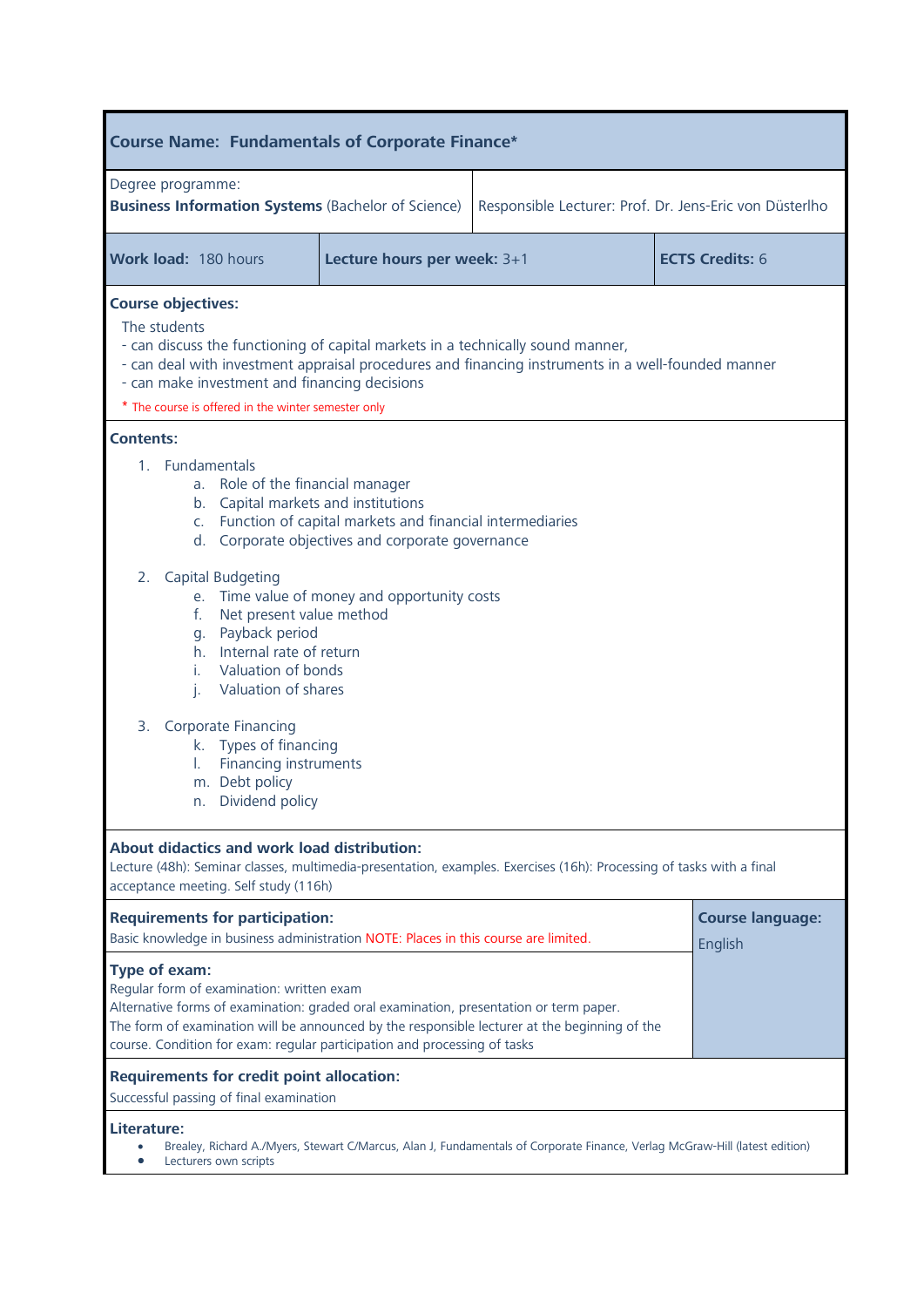| <b>Course Name: Academic Research &amp; Writing</b>                                                                                                                                                                                                                                                                                                                                                                                                                                                                                                                                                                                                                                                                                                                                                                                                                                                                                                                                                                                                                                                                                                                                                                                                                                                                                                                                                                                                                                                                             |  |                                                     |                        |  |
|---------------------------------------------------------------------------------------------------------------------------------------------------------------------------------------------------------------------------------------------------------------------------------------------------------------------------------------------------------------------------------------------------------------------------------------------------------------------------------------------------------------------------------------------------------------------------------------------------------------------------------------------------------------------------------------------------------------------------------------------------------------------------------------------------------------------------------------------------------------------------------------------------------------------------------------------------------------------------------------------------------------------------------------------------------------------------------------------------------------------------------------------------------------------------------------------------------------------------------------------------------------------------------------------------------------------------------------------------------------------------------------------------------------------------------------------------------------------------------------------------------------------------------|--|-----------------------------------------------------|------------------------|--|
| Degree programme:<br>Foreign Trade / International Management (Bachelor)                                                                                                                                                                                                                                                                                                                                                                                                                                                                                                                                                                                                                                                                                                                                                                                                                                                                                                                                                                                                                                                                                                                                                                                                                                                                                                                                                                                                                                                        |  | Responsible Lecturer:<br>Prof. Dr. Christian Decker |                        |  |
| Work load: 150 hours                                                                                                                                                                                                                                                                                                                                                                                                                                                                                                                                                                                                                                                                                                                                                                                                                                                                                                                                                                                                                                                                                                                                                                                                                                                                                                                                                                                                                                                                                                            |  |                                                     | <b>ECTS Credits: 5</b> |  |
| Lecture hours per week: 4<br><b>Course objectives:</b><br>At the conclusion of the course students are able to<br>give examples of generally accepted academic principles and unacceptable academic behaviour<br>٠<br>distinguish academic research processes from random approaches of problem solving<br>۰<br>identify a topic/title and to develop a corresponding research aim of a research project<br>$\bullet$<br>conduct a literature research and to evaluate the quality of sources of information<br>٠<br>deduce an interpretation of a topic from a theoretical perspective and/or against the background of a given<br>$\bullet$<br>problem setting<br>develop a structure of a research paper that corresponds with the interpretation<br>۰<br>paraphrase literature and to apply rules of referencing and citation in a consistent way<br>$\bullet$<br>apply the principles of academic language and writing<br>$\bullet$<br>organise their research project and to present and to debate their findings with other students and the<br>instructor<br><b>Contents:</b><br>1. Academic research in theory and practice<br>2. Foundations, terminology and the research process<br>3. Logical reasoning and argumentation<br>4. Identification of a topic, sourcing of information, literature research<br>5. Elements of a research paper<br>6. Interpretation of a topic<br>7. Structuring technique<br>8. Referencing<br>9. Academic language and writing style<br>10. Project management and technical aspects |  |                                                     |                        |  |
| This class is not for beginners. You should have a strong interest in research and professional academic writing and<br>perhaps have the mid-term goal of doing a Master's degree where a thesis is required.                                                                                                                                                                                                                                                                                                                                                                                                                                                                                                                                                                                                                                                                                                                                                                                                                                                                                                                                                                                                                                                                                                                                                                                                                                                                                                                   |  |                                                     |                        |  |
| About didactics and work load distribution:<br>Small group size; teaching in seminar-form, blended learning, inverted classroom. The module will focus on:<br>Research Design, Academic Principles, Research Methods, Structuring, Outlines, Referencing, etc., Academic English<br><b>Requirements for participation:</b>                                                                                                                                                                                                                                                                                                                                                                                                                                                                                                                                                                                                                                                                                                                                                                                                                                                                                                                                                                                                                                                                                                                                                                                                      |  |                                                     |                        |  |
| <b>Course</b><br>very good linguistic skills in written and spoken English<br>language:<br>some experience in writing and structuring academic papers<br>English<br>Because there is a long tradition in Germany to train writing at an early stage, HAW Hamburg<br>students have obtained basic writing skills and some first knowledge about structure and style of<br>academic papers already at school. This course builds on this.<br>Type of exam:<br>Theory test (50% of grade), term paper and presentation<br><b>Requirements for credit point allocation:</b>                                                                                                                                                                                                                                                                                                                                                                                                                                                                                                                                                                                                                                                                                                                                                                                                                                                                                                                                                         |  |                                                     |                        |  |
| Active participation in group work and classes<br>Literature:<br>Bryman, A., Bell, E.: Business Research Methods, Oxford University Press<br>0<br>Creswell, J. C.: Research Design: Qualitative, Quantitative, and Mixed Methods Approaches, SAGE<br>$\bullet$<br>Minto. B.: The Pyramid Principle: Logic in Writing and Thinking, FT Prentice Hall<br>$\bullet$<br>Murray, N., Beglar, D.: Writing Dissertations & Theses, Pearson<br>$\bullet$<br>Saunders, M. N. K., Lewis, P., Thornhill, A.: Research Methods for Business Students, Pearson<br>٠<br>Skern, Tim: Writing Scientific English: A Workbook, UTB<br>$\bullet$<br>Yin, Robert, K.: Case Study Research: Design and Methods, SAGE<br>$\bullet$                                                                                                                                                                                                                                                                                                                                                                                                                                                                                                                                                                                                                                                                                                                                                                                                                   |  |                                                     |                        |  |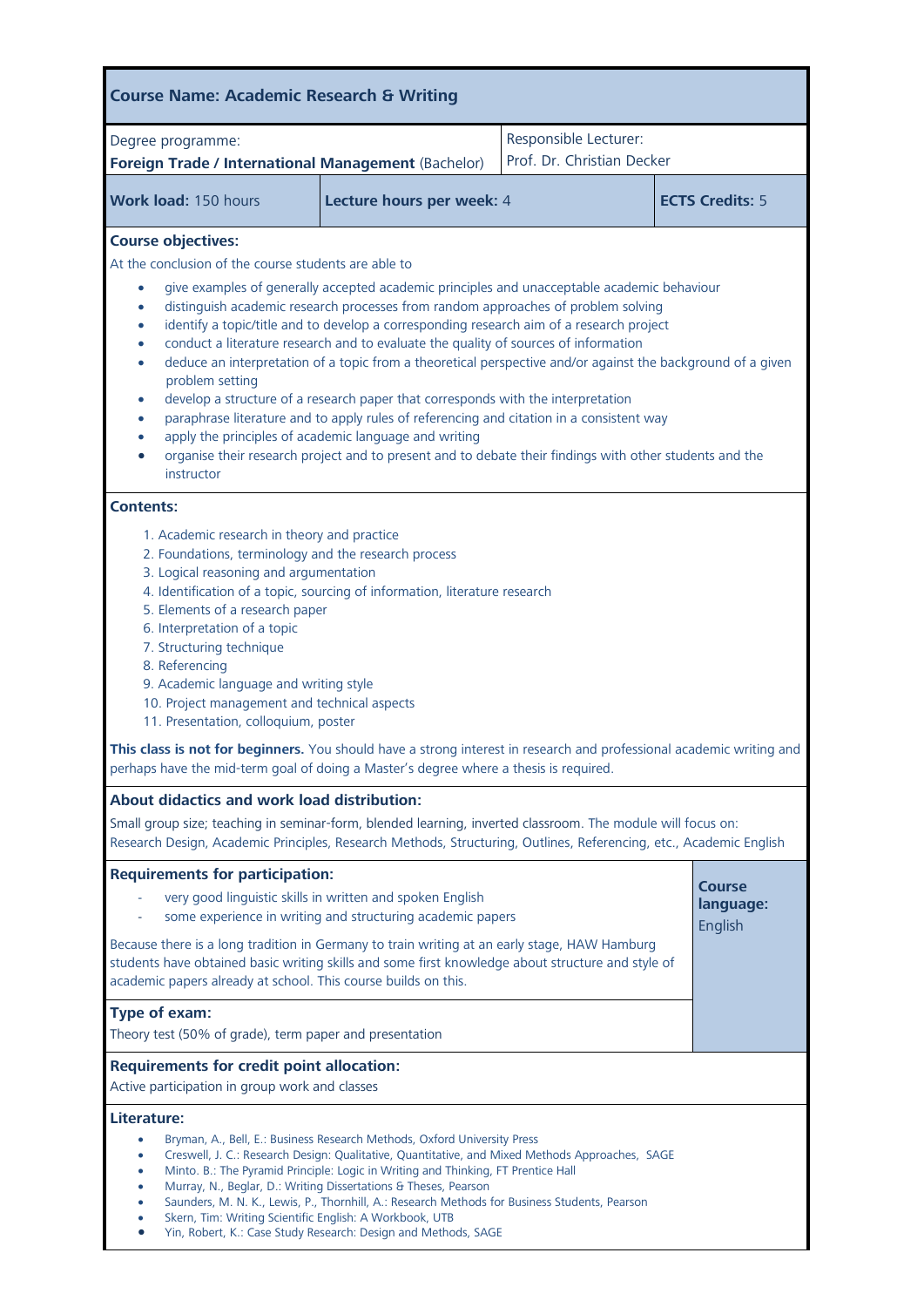| <b>Course Name: Country Studies</b>                                                                                                                                                                                                                                                                                                                                                                                                                                                                                                                                                                                                                                                                                                     |                                                                                    |                        |                                |  |
|-----------------------------------------------------------------------------------------------------------------------------------------------------------------------------------------------------------------------------------------------------------------------------------------------------------------------------------------------------------------------------------------------------------------------------------------------------------------------------------------------------------------------------------------------------------------------------------------------------------------------------------------------------------------------------------------------------------------------------------------|------------------------------------------------------------------------------------|------------------------|--------------------------------|--|
| Degree programme:<br>Foreign Trade/International Management (Bachelor)<br>Responsible Lecturer: Prof. Dr. Stephan Boll                                                                                                                                                                                                                                                                                                                                                                                                                                                                                                                                                                                                                  |                                                                                    |                        |                                |  |
| <b>Work load: 90 hours</b>                                                                                                                                                                                                                                                                                                                                                                                                                                                                                                                                                                                                                                                                                                              | Lecture hours per week: 2                                                          | <b>ECTS Credits: 3</b> |                                |  |
| <b>Course objectives:</b><br>At the core of this module is the question of which country information should a company have in order to make<br>directed business decisions. Students look at this question in the context of a particular country. The course looks at<br>aspects of a country that are of particular importance for business people working internationally and with regard to<br>globally operating companies.<br>The students learn to acquire information sources, critically evaluate and prepare country information with regard to<br>specific questions and acquire knowledge of country studies. They will acquire the following skills:<br>Knowledge about core aspect of country studies of chosen countries |                                                                                    |                        |                                |  |
| dealing with sources<br>Self-management                                                                                                                                                                                                                                                                                                                                                                                                                                                                                                                                                                                                                                                                                                 | Information research<br>Further development of planning and problem-solving skills |                        |                                |  |
| <b>Contents:</b><br>Initially, a concept will be developed in the seminar that looks at how to carry out country studies and country<br>comparisions. Building on this, the seminar will look at the following aspects:<br>criteria for the choice of which countries are to be analysed<br>acquiring information sources<br>developing questions<br>collecting relevant information, sifting and evaluating information<br>dealing critically with sources<br>preparing and presenting information in a clear and interesting way                                                                                                                                                                                                      |                                                                                    |                        |                                |  |
| About didactics and work load distribution:<br>50% problem based learning and student presentations; 50% lectures                                                                                                                                                                                                                                                                                                                                                                                                                                                                                                                                                                                                                       |                                                                                    |                        |                                |  |
| <b>Requirements for participation:</b><br>Basic knowledge presentation techniques                                                                                                                                                                                                                                                                                                                                                                                                                                                                                                                                                                                                                                                       |                                                                                    |                        | Course<br>language:<br>English |  |
| Type of exam:                                                                                                                                                                                                                                                                                                                                                                                                                                                                                                                                                                                                                                                                                                                           | Presentation (oral and written outline) $+$ written examination                    |                        |                                |  |
| Requirements for credit point allocation:<br>Active participation in group work and lessons                                                                                                                                                                                                                                                                                                                                                                                                                                                                                                                                                                                                                                             |                                                                                    |                        |                                |  |
| Literature:<br>The literature is chosen according to the country. Central sources of information are:<br>the state and university library in Hamburg<br>the magazine archive<br>the Hamburg world business archive<br>the Institute for Asia, Latin Amerika and Africa studies                                                                                                                                                                                                                                                                                                                                                                                                                                                          |                                                                                    |                        |                                |  |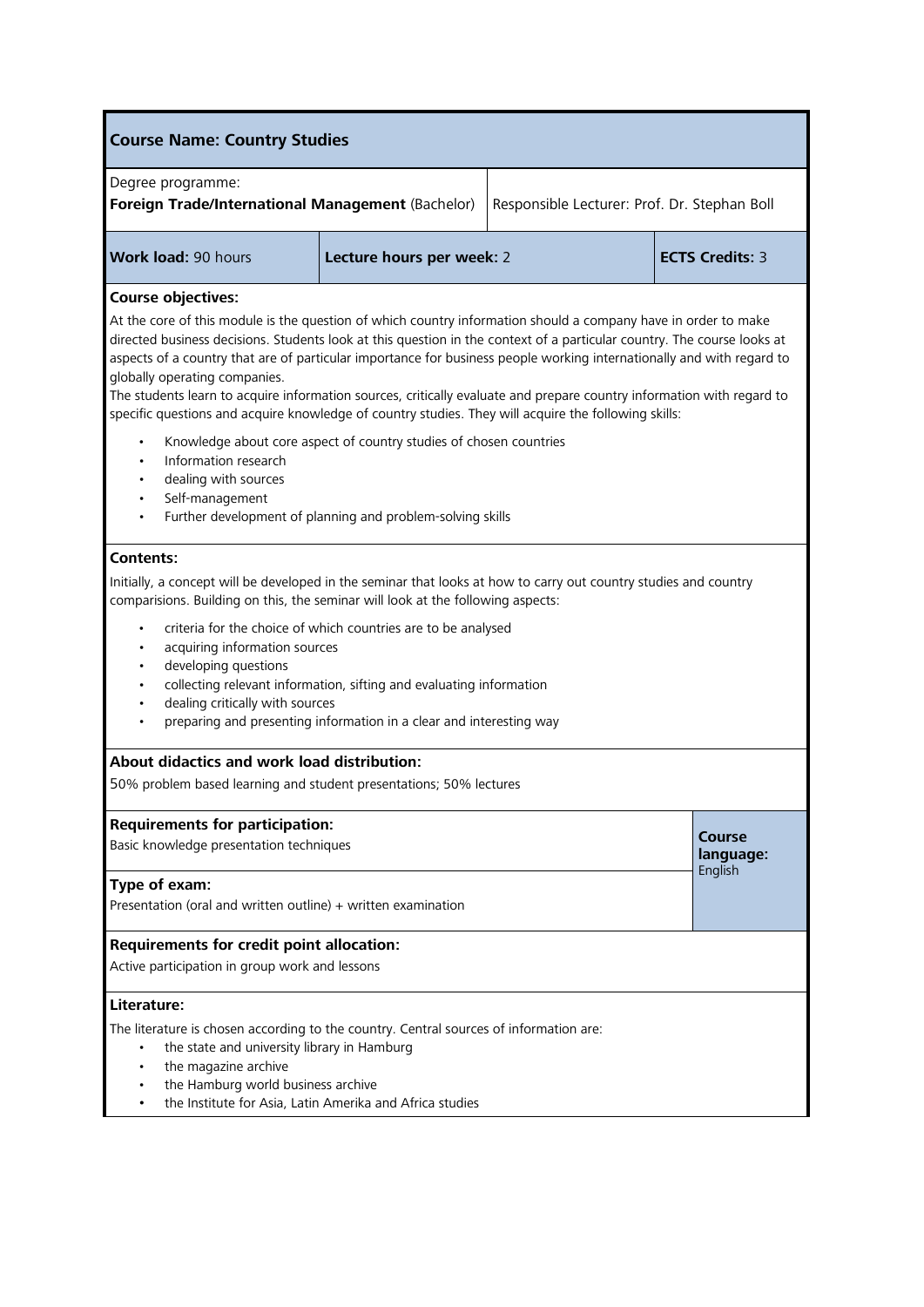| <b>Course Name: Intercultural communication and competence</b>                                                                                                                                                                                                                                                                                                                                                                                                                                                                                                                                                                                                                                                                                                                                                                                                                                                                                                                                                                                                                                                                                                                                                                                             |                           |                                                  |                                    |  |  |
|------------------------------------------------------------------------------------------------------------------------------------------------------------------------------------------------------------------------------------------------------------------------------------------------------------------------------------------------------------------------------------------------------------------------------------------------------------------------------------------------------------------------------------------------------------------------------------------------------------------------------------------------------------------------------------------------------------------------------------------------------------------------------------------------------------------------------------------------------------------------------------------------------------------------------------------------------------------------------------------------------------------------------------------------------------------------------------------------------------------------------------------------------------------------------------------------------------------------------------------------------------|---------------------------|--------------------------------------------------|------------------------------------|--|--|
| Degree programme:<br>Foreign Trade / International Management (Bachelor)                                                                                                                                                                                                                                                                                                                                                                                                                                                                                                                                                                                                                                                                                                                                                                                                                                                                                                                                                                                                                                                                                                                                                                                   |                           | Responsible Lecturer:<br>Prof. Dr. Adelheid Iken |                                    |  |  |
| Work load: 150 hours                                                                                                                                                                                                                                                                                                                                                                                                                                                                                                                                                                                                                                                                                                                                                                                                                                                                                                                                                                                                                                                                                                                                                                                                                                       | Lecture hours per week: 4 |                                                  | <b>ECTS Credits: 5</b>             |  |  |
| <b>Course objectives:</b><br>The main aim of this module is to increase student's level of cultural awareness, knowledge and sensitivity enabling them to                                                                                                                                                                                                                                                                                                                                                                                                                                                                                                                                                                                                                                                                                                                                                                                                                                                                                                                                                                                                                                                                                                  |                           |                                                  |                                    |  |  |
| work effectively and adequately abroad and with people from different cultural and linguistic backgrounds and to equip<br>them with knowledge and skills needed for adapting to new social and working environments.                                                                                                                                                                                                                                                                                                                                                                                                                                                                                                                                                                                                                                                                                                                                                                                                                                                                                                                                                                                                                                       |                           |                                                  |                                    |  |  |
| After completing the module students are able to<br>demonstrate their knowledge of core concepts of intercultural communication and competence<br>$\bullet$<br>explain basic conceptual tools used for cultural analysis and comparison and show their ability to critically apply<br>$\bullet$<br>these in different business settings<br>to analyse complex communicative situations and practices from different perspectives and evaluate behavioural<br>$\bullet$<br>choices and the possible impact of these on different stakeholders<br>describe and apply selected tools to minimise perceived miscommunications and conflicts in different work settings<br>$\bullet$<br>understand the concept of diversity and managing diversity and its relevance in the context of labour mobility and<br>$\bullet$<br>migration<br>display knowledge of the processes of intercultural transitions and tools of adapting to new and challenging<br>$\bullet$<br>working environments as well as moving between different cultural contexts<br>show their capacity to cope with unpredictable outcomes, revise views based on new experiences, develop and<br>$\bullet$<br>adapt multiple perspectives, to negotiate common ground and integrate new values |                           |                                                  |                                    |  |  |
| Content:                                                                                                                                                                                                                                                                                                                                                                                                                                                                                                                                                                                                                                                                                                                                                                                                                                                                                                                                                                                                                                                                                                                                                                                                                                                   |                           |                                                  |                                    |  |  |
| Intercultural communication and competence, theoretical considerations<br>1.<br>Developing intercultural competence, approaches, methods and assessment tools<br>2.<br>Theories of and approaches to cultural analysis and comparison<br>3.<br>Values and value dimensions and their influence on business behaviour and working practices<br>4.<br>5.<br>Communication patterns and styles and its impact on business relations<br>Social relations, networks and network analysis, a cross-cultural perspective<br>6.<br>Business etiquette and politeness across cultures<br>7.<br>Tools and strategies for leveraging cultural differences and dealing with miscommunications and conflicts<br>8.<br>The concept of diversity and managing diversity in the context of labour mobility and migration<br>9.<br>10. Sojourners, expats, international adjustment and acculturation strategies                                                                                                                                                                                                                                                                                                                                                            |                           |                                                  |                                    |  |  |
| About didactics and work load distribution:<br>Interactive teaching and student centred learning strategies plus training units                                                                                                                                                                                                                                                                                                                                                                                                                                                                                                                                                                                                                                                                                                                                                                                                                                                                                                                                                                                                                                                                                                                            |                           |                                                  |                                    |  |  |
| <b>Requirements for participation:</b>                                                                                                                                                                                                                                                                                                                                                                                                                                                                                                                                                                                                                                                                                                                                                                                                                                                                                                                                                                                                                                                                                                                                                                                                                     |                           |                                                  | <b>Course language:</b><br>English |  |  |
| Type of exam:<br>Assignment, paper and written examination. A test and an assignment are prerequisites for<br>participation in the final examination                                                                                                                                                                                                                                                                                                                                                                                                                                                                                                                                                                                                                                                                                                                                                                                                                                                                                                                                                                                                                                                                                                       |                           |                                                  |                                    |  |  |
| <b>Requirements for credit point allocation:</b><br>Active participation in group work and lessons                                                                                                                                                                                                                                                                                                                                                                                                                                                                                                                                                                                                                                                                                                                                                                                                                                                                                                                                                                                                                                                                                                                                                         |                           |                                                  |                                    |  |  |
| Literature:<br>General reading list (A compulsory reading list with articles and case studies is being provided at the beginning of each term):<br>Miller, Katherine 2012. Organizational Communication: Approaches and Processes. Wadsworth: Cengage Learning (International<br>Edition).<br>Schneider, Susan C.& Jean-Louis Barsoux 2003. Managing Across Cultures. Harlow: Pearson Education Limited.<br>Spencer-Oatey, Helen & Stefanie Stadler 2009. The Global People Competency Framework-Competencies for Effective<br>Intercultural Interaction. Warwick Occasional Papers in Applied Linguistics#3 http://www2.warwick.ac.uk/<br>fac/cross_fac/globalpeople/resourcebank/gppublications/gp_competency_framework.pdf (06.09.2013)<br>Steers, Richard M., Luciara Nardon & Carlos J. Sanchez-Runde 2013. Management Across Cultures: Developing Global<br>Competencies. Cambridge: Cambridge University Press                                                                                                                                                                                                                                                                                                                                      |                           |                                                  |                                    |  |  |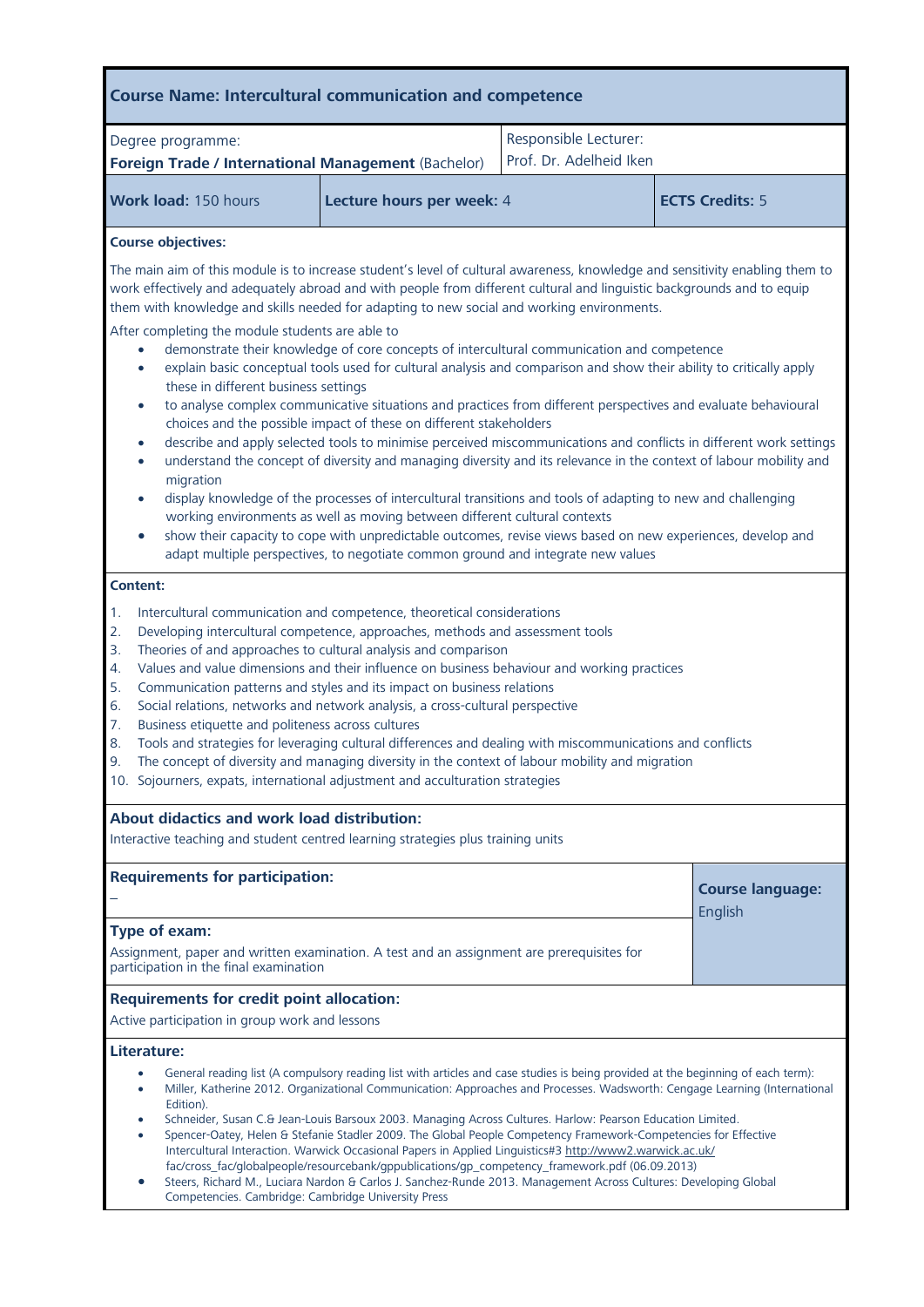| <b>Course Name: Project work</b>                                                                                                                                                                                                                                                                                                                                                                                                                                                                                                                                                                                                                                                                                                                                                                                                                                                                                                                                                                                                                                                                                                                                                                                                                                                                                                                                                                                                                                                                                                                                                                                                                                                                         |                           |                                                  |                                       |  |
|----------------------------------------------------------------------------------------------------------------------------------------------------------------------------------------------------------------------------------------------------------------------------------------------------------------------------------------------------------------------------------------------------------------------------------------------------------------------------------------------------------------------------------------------------------------------------------------------------------------------------------------------------------------------------------------------------------------------------------------------------------------------------------------------------------------------------------------------------------------------------------------------------------------------------------------------------------------------------------------------------------------------------------------------------------------------------------------------------------------------------------------------------------------------------------------------------------------------------------------------------------------------------------------------------------------------------------------------------------------------------------------------------------------------------------------------------------------------------------------------------------------------------------------------------------------------------------------------------------------------------------------------------------------------------------------------------------|---------------------------|--------------------------------------------------|---------------------------------------|--|
| Degree programme:<br>Foreign Trade / International Management (Bachelor)                                                                                                                                                                                                                                                                                                                                                                                                                                                                                                                                                                                                                                                                                                                                                                                                                                                                                                                                                                                                                                                                                                                                                                                                                                                                                                                                                                                                                                                                                                                                                                                                                                 |                           | Responsible Lecturer:<br>Prof. Dr. Adelheid Iken |                                       |  |
| Work load: 150 hours                                                                                                                                                                                                                                                                                                                                                                                                                                                                                                                                                                                                                                                                                                                                                                                                                                                                                                                                                                                                                                                                                                                                                                                                                                                                                                                                                                                                                                                                                                                                                                                                                                                                                     | Lecture hours per week: 4 |                                                  | <b>ECTS Credits: 5</b>                |  |
| <b>Course objectives:</b><br>The aim of the module is to link theory with real life experiences and enable students to initiate, plan, control, execute<br>and evaluate their own team-based project. They will be taught to work in a team, assess their skills and<br>competencies, develop a plan and a time schedule, monitor, control and manage their own project and evaluate the<br>project itself, the process and the team work.<br>After successful completion of the course, students will be able:<br>to explain what a project and the project life cycle is and understand the challenges and importance of<br>٠<br>managing a project<br>to identify the requirements to carry out a team-based project and successfully manage it<br>$\bullet$<br>to explain and employ the different steps in developing and managing a project<br>$\bullet$<br>to understand what it requires to work in a team in general and in a cross-cultural team in particular<br>$\bullet$<br>to explain and develop basic research tools such as a questionnaire, a focus group discussion or a qualitative<br>$\bullet$<br>interview<br>to define the aim and objective of their project, develop a project plan including milestones, phases,<br>$\bullet$<br>allocation of tasks, roles and responsibilities of team members, define constraints and risk factors, carry out a<br>cost estimation, developing and implementing controlling tools and develop status reports and put these<br>into practice<br>to discuss and evaluate the progress of the project<br>$\bullet$<br>to explain tools to evaluate the project, the project process and the team work and apply these to their own<br>project |                           |                                                  |                                       |  |
| Content:<br>Introduction to project management<br>$\bullet$<br>Initiating a project, developing first ideas<br>$\bullet$<br>The project team, skills and competencies<br>$\bullet$<br>The aim and the scope of the project<br>Resources needed<br>Developing a project plan (milestones, phases, activities, resources needed, task allocation)<br>$\bullet$<br>Working in a multicultural team<br>$\bullet$<br>Develop research tools (questionnaires, interview guidelines)<br>$\bullet$<br>Project controlling and monitoring<br>Project evaluation tools<br>Evaluating the project, the team work and the project process                                                                                                                                                                                                                                                                                                                                                                                                                                                                                                                                                                                                                                                                                                                                                                                                                                                                                                                                                                                                                                                                            |                           |                                                  |                                       |  |
| About didactics and work load distribution:<br>Seminar teaching, discussion and dialogue with the teams                                                                                                                                                                                                                                                                                                                                                                                                                                                                                                                                                                                                                                                                                                                                                                                                                                                                                                                                                                                                                                                                                                                                                                                                                                                                                                                                                                                                                                                                                                                                                                                                  |                           |                                                  |                                       |  |
| <b>Requirements for participation:</b><br>Type of exam:<br>Project, presentation                                                                                                                                                                                                                                                                                                                                                                                                                                                                                                                                                                                                                                                                                                                                                                                                                                                                                                                                                                                                                                                                                                                                                                                                                                                                                                                                                                                                                                                                                                                                                                                                                         |                           |                                                  | <b>Course</b><br>language:<br>English |  |
| <b>Requirements for credit point allocation:</b><br>Evaluation of the project work, project report and presentation                                                                                                                                                                                                                                                                                                                                                                                                                                                                                                                                                                                                                                                                                                                                                                                                                                                                                                                                                                                                                                                                                                                                                                                                                                                                                                                                                                                                                                                                                                                                                                                      |                           |                                                  |                                       |  |
| Literature:<br>Köster, Kathrin 2010. International Project Management. London: Sage<br>Bell, Judith 2012. Doing your research project: A guide for first time researchers in education, health, and social science.<br>Maidenhead: Open University Press                                                                                                                                                                                                                                                                                                                                                                                                                                                                                                                                                                                                                                                                                                                                                                                                                                                                                                                                                                                                                                                                                                                                                                                                                                                                                                                                                                                                                                                 |                           |                                                  |                                       |  |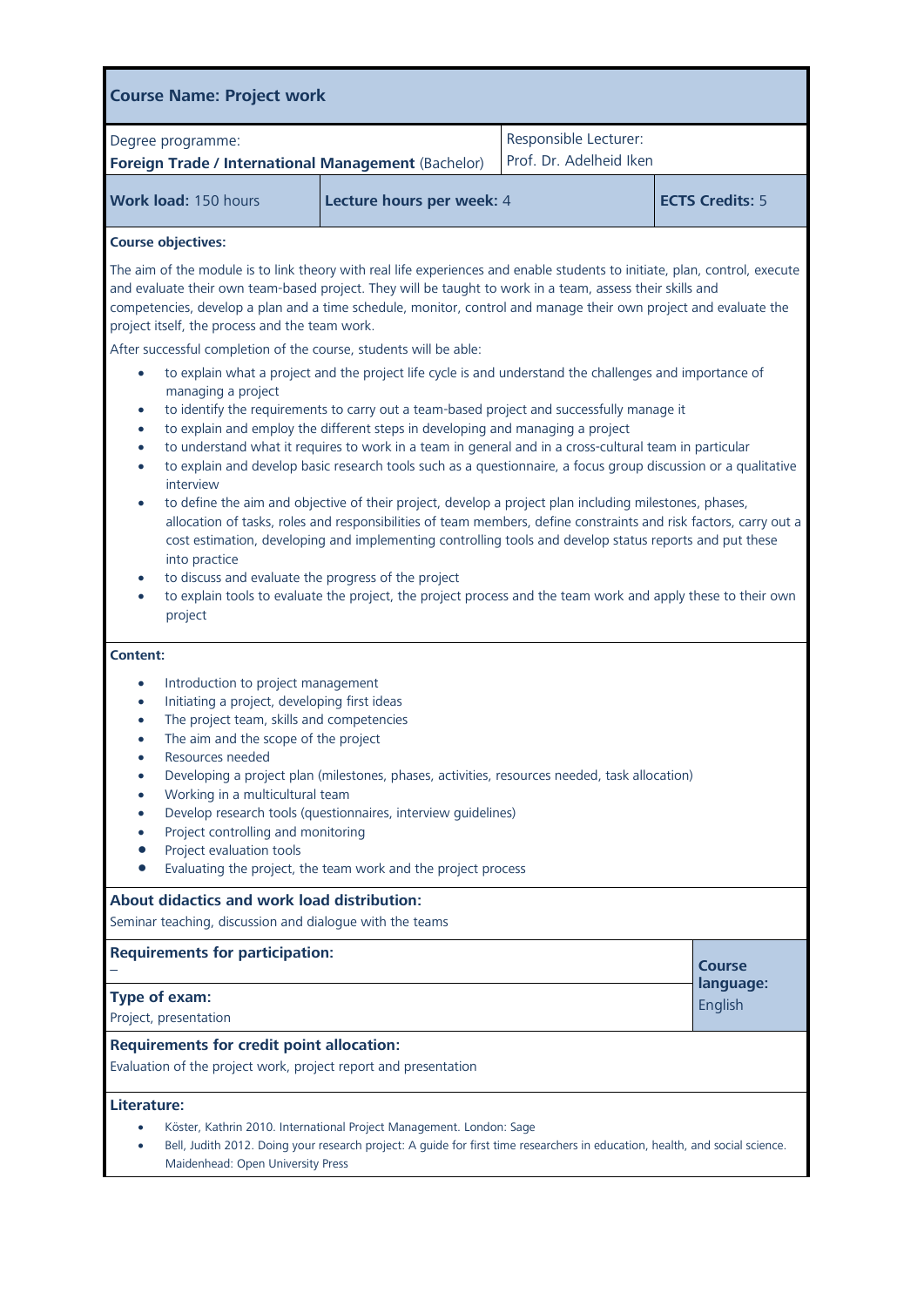## **Course Name: Intercultural and interdisciplinary Case Studies: Communicating/Managing across cultures**

| Degree programme:<br>Logistics / Business Studies (Bachelor)                                                                                                                                                                                                                                                                                                                                                                                                                                                                                                                                                                                                                                                                                                                            |                                                         | Responsible Lecturer: Prof. Dr. Yeliz Yildirim-Krannig                                                                                                                                                                                                                                                                                                                      |                                                                                                                                            |  |
|-----------------------------------------------------------------------------------------------------------------------------------------------------------------------------------------------------------------------------------------------------------------------------------------------------------------------------------------------------------------------------------------------------------------------------------------------------------------------------------------------------------------------------------------------------------------------------------------------------------------------------------------------------------------------------------------------------------------------------------------------------------------------------------------|---------------------------------------------------------|-----------------------------------------------------------------------------------------------------------------------------------------------------------------------------------------------------------------------------------------------------------------------------------------------------------------------------------------------------------------------------|--------------------------------------------------------------------------------------------------------------------------------------------|--|
| Work load: 150 hours                                                                                                                                                                                                                                                                                                                                                                                                                                                                                                                                                                                                                                                                                                                                                                    | Lecture hours per week: 4                               |                                                                                                                                                                                                                                                                                                                                                                             | <b>ECTS Credits: 5</b>                                                                                                                     |  |
| <b>Course objectives:</b>                                                                                                                                                                                                                                                                                                                                                                                                                                                                                                                                                                                                                                                                                                                                                               |                                                         |                                                                                                                                                                                                                                                                                                                                                                             |                                                                                                                                            |  |
| As a team, students manage complex virtual cross-cultural relations and communication challenges appropriately<br>and effectively by making meaningful choices from a variety of tools and strategies. In doing so they clearly<br>demonstrate their teamwork and cooperation competencies and their capacity to develop sustainable glocal<br>relations and thus unlock potential for synergies in intercultural settings.                                                                                                                                                                                                                                                                                                                                                             |                                                         |                                                                                                                                                                                                                                                                                                                                                                             |                                                                                                                                            |  |
| <b>Contents:</b><br>The context of the seminar: Working with case studies<br>1.<br>Concepts and definitions of culture, a critical review<br>2.<br>3. Challenges of working virtually<br>4. Team development and teambuilding<br>a. Basics of Team Building Processes<br>b. Negotiating culture, the MBI-approach<br>c. Team development and management<br>d. Virtual Project Teams<br>Managing across cultures<br>5.<br>a. Tools and strategies, an overview<br>b. Negotiating culture<br>c. Developing synergies<br>Mapping cultures from a cross-cultural perspective<br>d.<br>Managing relations in an organizational context<br>е.<br>Establishing and maintaining trust<br>f.<br>Managing conflicts across cultures<br>g.<br>Developing and applying a competence of action<br>h. |                                                         |                                                                                                                                                                                                                                                                                                                                                                             |                                                                                                                                            |  |
| About didactics and work load distribution:<br>Seminar teaching, exercises, virtual simulation game, online self-learning units                                                                                                                                                                                                                                                                                                                                                                                                                                                                                                                                                                                                                                                         |                                                         |                                                                                                                                                                                                                                                                                                                                                                             |                                                                                                                                            |  |
| <b>Requirements for participation:</b><br>Basic knowledge of intercultural communication NOTE: Places in this course are limited                                                                                                                                                                                                                                                                                                                                                                                                                                                                                                                                                                                                                                                        |                                                         |                                                                                                                                                                                                                                                                                                                                                                             | <b>Course language:</b><br>English                                                                                                         |  |
| Type of exam:<br>Learning Journal, Project report.                                                                                                                                                                                                                                                                                                                                                                                                                                                                                                                                                                                                                                                                                                                                      |                                                         |                                                                                                                                                                                                                                                                                                                                                                             |                                                                                                                                            |  |
| <b>Requirements for credit point allocation:</b><br>Active participation in group work, class and simulation game                                                                                                                                                                                                                                                                                                                                                                                                                                                                                                                                                                                                                                                                       |                                                         |                                                                                                                                                                                                                                                                                                                                                                             |                                                                                                                                            |  |
| Literature:<br>Bolten, Jürgen: The Dune Model - or: How to Describe Cultures, 2014.<br>Ferrazzi, Keith: Getting Virtual Teams Right, 2014.<br>2009.                                                                                                                                                                                                                                                                                                                                                                                                                                                                                                                                                                                                                                     | Conservation Training Programs for Professionals, 2004. | DiStefano, Lynne D. et al.: Bridging Differences: A Model For Effective Communication Between Different Disciplines Through<br>Green, Kelli et al: Diversity in the Workplace: Benefits, Challenges, and the Required Managerial Tools, 2015.<br>Rathje, Stefanie: The Cohesion Approach Of Culture And Its Implications For The Training Of Intercultural Competence, 2014 | Stahl, Günther K. et al.: Unraveling the effects of cultural diversity in teams: A meta-analysis of research on multicultural work groups, |  |

- Ungerleider, John: Conflict, 2008.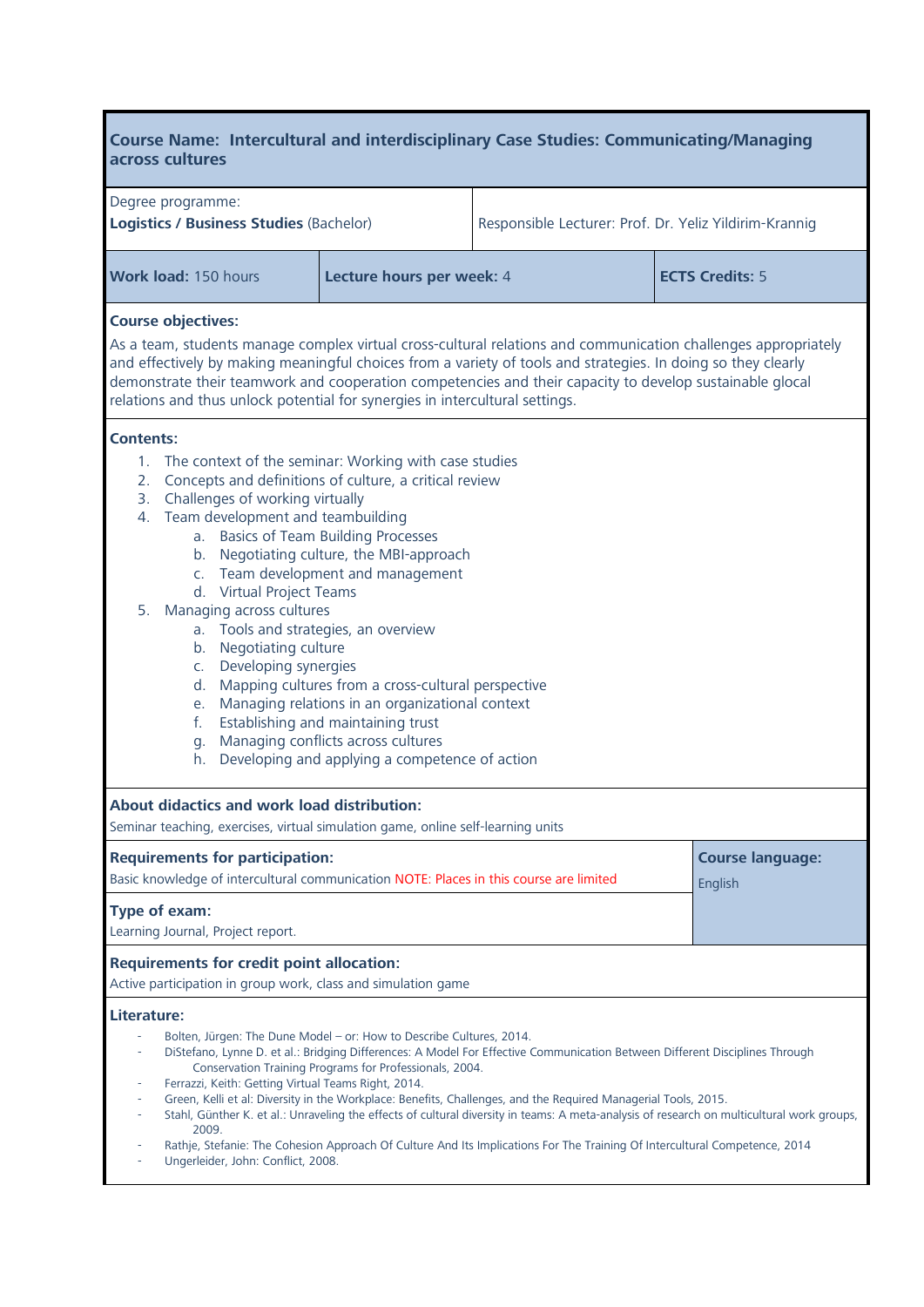Faculty exchange classes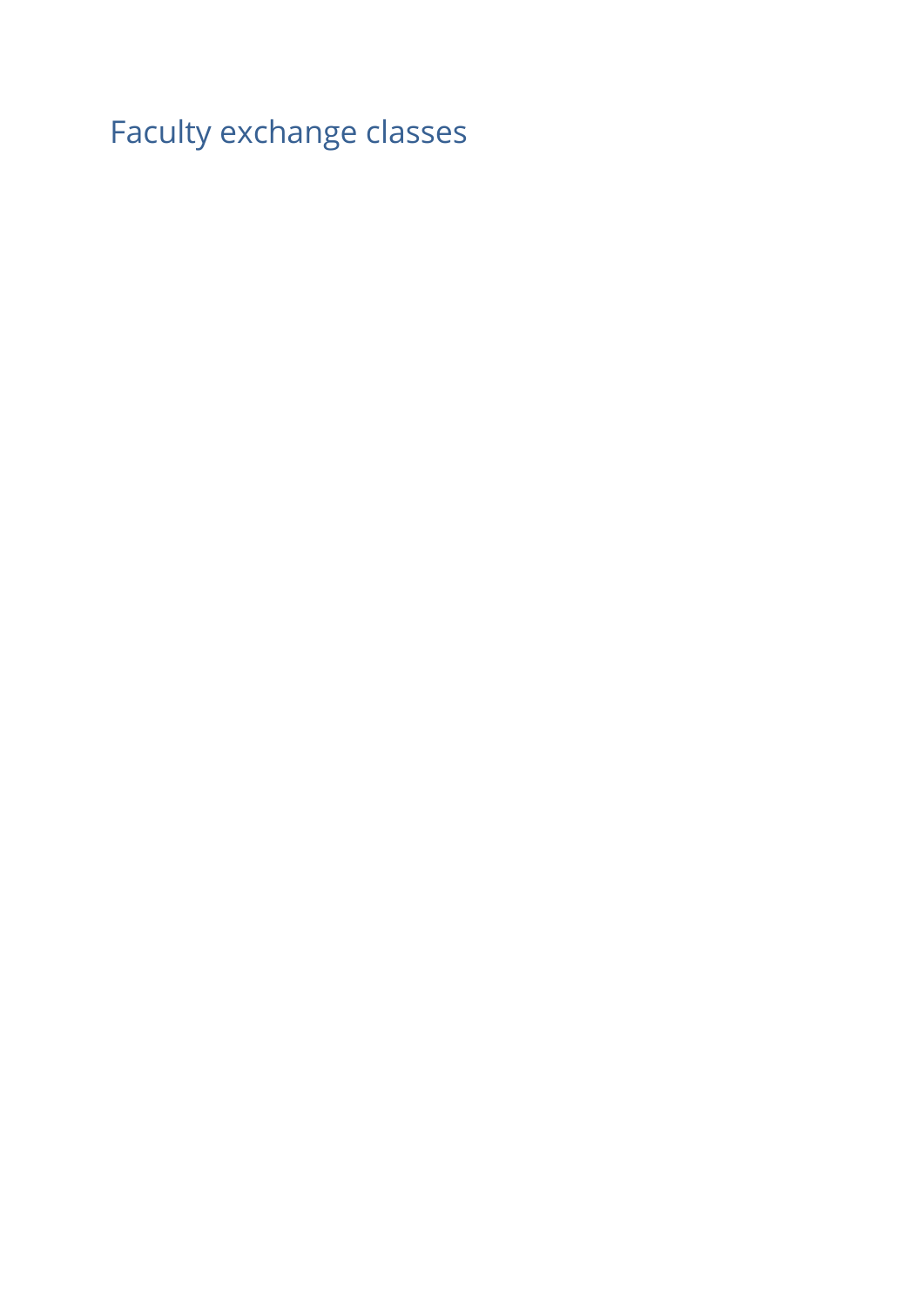| <b>Course Name: Intercultural Learning in Theory and Practice</b>                                                                                                                                                                                                                                                                                                                                                                                                                                                                                                                                                                                                                                                                                                                                |                                       |                                               |  |                        |
|--------------------------------------------------------------------------------------------------------------------------------------------------------------------------------------------------------------------------------------------------------------------------------------------------------------------------------------------------------------------------------------------------------------------------------------------------------------------------------------------------------------------------------------------------------------------------------------------------------------------------------------------------------------------------------------------------------------------------------------------------------------------------------------------------|---------------------------------------|-----------------------------------------------|--|------------------------|
| Degree programme:<br>Special module                                                                                                                                                                                                                                                                                                                                                                                                                                                                                                                                                                                                                                                                                                                                                              |                                       | Responsible Lecturer: Prof. Dr. Adelheid Iken |  |                        |
| Work load: 150 h                                                                                                                                                                                                                                                                                                                                                                                                                                                                                                                                                                                                                                                                                                                                                                                 | Lecture hours per week: Block seminar |                                               |  | <b>ECTS Credits: 5</b> |
| <b>Course objectives:</b><br>increase student's level of cultural awareness, knowledge and sensitivity enabling them to work<br>effectively with people from different cultural and linguistic backgrounds in general and in cross-cultural<br>teams in particular, and<br>to equip them with knowledge and skills needed for adapting to new social and working environments                                                                                                                                                                                                                                                                                                                                                                                                                    |                                       |                                               |  |                        |
| Intercultural communication and competence, theoretical considerations<br>$\bullet$<br>Developing intercultural competence, approaches, methods and assessment tools<br>$\bullet$<br>Theories of and approaches to cultural analysis and comparison<br>$\bullet$<br>Cultural values and their influence on working practices in different contexts<br>$\bullet$<br>Working effectively and efficiently in cross-cultural teams<br>$\bullet$<br>Communication patterns and styles and its impact on social and business relations<br>$\bullet$<br>Tools and strategies for leveraging cultural differences and dealing with miscommunications and<br>conflicts<br>Sojourners, expats, international adjustment and acculturation strategies<br><b>About didactics and work load distribution:</b> |                                       |                                               |  |                        |
| The seminar will take place in two separate blocks both equivalent to 32 teaching units. (2 weekends)<br><b>Requirements for participation:</b><br>Good level of English                                                                                                                                                                                                                                                                                                                                                                                                                                                                                                                                                                                                                         |                                       | <b>Course language:</b><br>English            |  |                        |
| Type of exam:<br>Presentation and written report                                                                                                                                                                                                                                                                                                                                                                                                                                                                                                                                                                                                                                                                                                                                                 |                                       |                                               |  |                        |
| <b>Requirements for credit point allocation:</b><br>Regular participation and fulfilment of the course requirements (exam)                                                                                                                                                                                                                                                                                                                                                                                                                                                                                                                                                                                                                                                                       |                                       |                                               |  |                        |
| Literature:                                                                                                                                                                                                                                                                                                                                                                                                                                                                                                                                                                                                                                                                                                                                                                                      |                                       |                                               |  |                        |
| General reading list (A compulsory reading list with articles and case studies is being provided at the beginning of each term):<br>۰<br>Miller, Katherine 2012. Organizational Communication: Approaches and Processes. Wadsworth: Cengage Learning (International<br>۰<br>Edition).<br>Schneider, Susan C.& Jean-Louis Barsoux 2003. Managing Across Cultures. Harlow: Pearson Education Limited.<br>Steers, Richard M., Luciara Nardon & Carlos J. Sanchez-Runde 2013. Management Across Cultures: Developing Global<br>Competencies. Cambridge: Cambridge University Press<br>Thomas, David & Mark F. Peterson. 2018. Cross-cultural Management: Essential Concepts. London-Sage                                                                                                             |                                       |                                               |  |                        |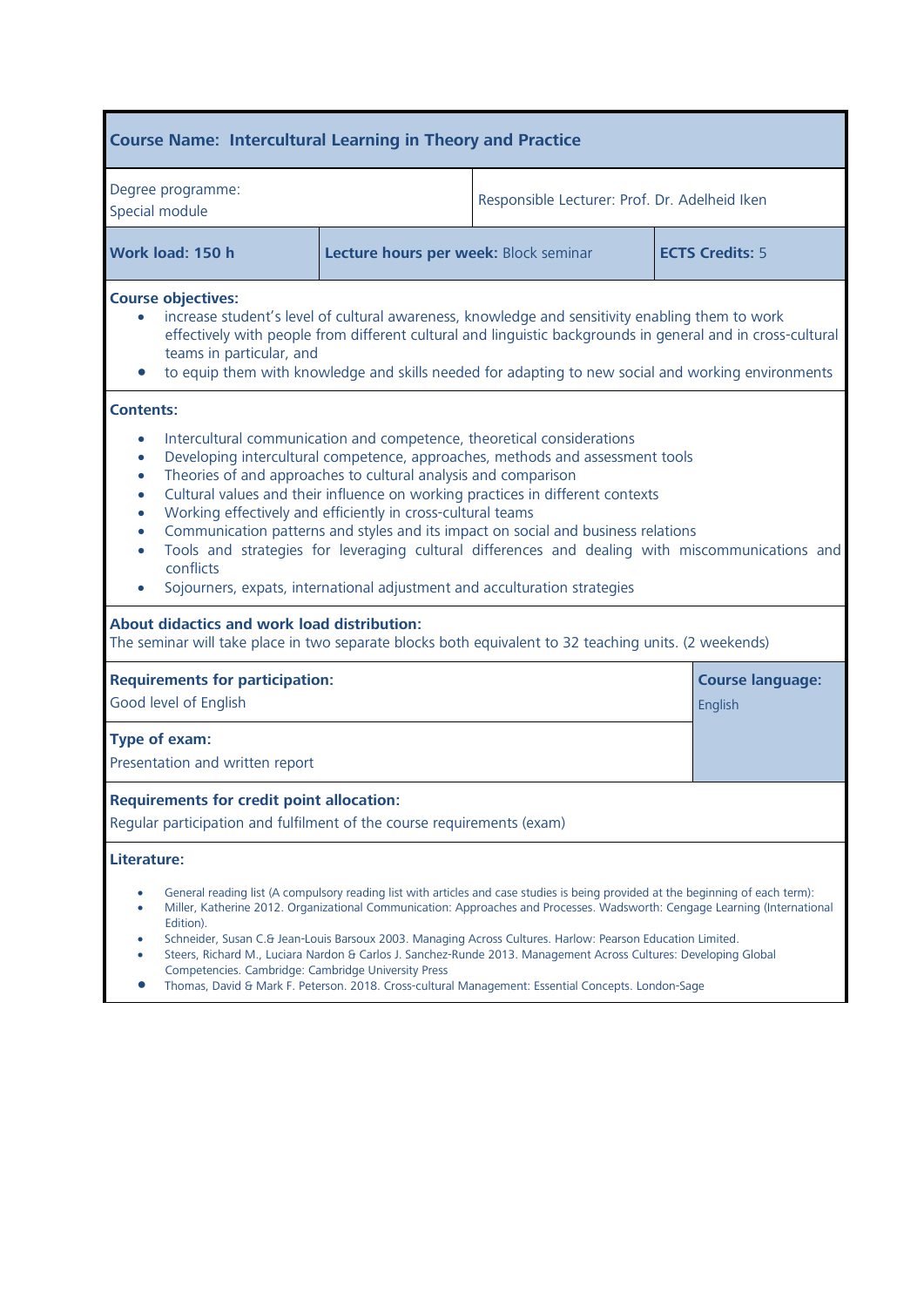| Course Name: Selected Business Topics - The Hamburg Metropolitan Region*                                                                                                                                                                                                                                                                                                                                                                                                                                                                                                                                                                   |                                                              |  |                                |
|--------------------------------------------------------------------------------------------------------------------------------------------------------------------------------------------------------------------------------------------------------------------------------------------------------------------------------------------------------------------------------------------------------------------------------------------------------------------------------------------------------------------------------------------------------------------------------------------------------------------------------------------|--------------------------------------------------------------|--|--------------------------------|
| Responsible Lecturer: Erika Kullmann<br>Degree programmes:                                                                                                                                                                                                                                                                                                                                                                                                                                                                                                                                                                                 |                                                              |  |                                |
| Work load: 150 hours/semester<br>$(1 hour = 60 minutes)$                                                                                                                                                                                                                                                                                                                                                                                                                                                                                                                                                                                   | Lecture hours per week: 4<br>$(1$ lecture hour = 45 minutes) |  | <b>ECTS Credits: 5</b>         |
| <b>Course objectives:</b>                                                                                                                                                                                                                                                                                                                                                                                                                                                                                                                                                                                                                  |                                                              |  |                                |
| To make the students aware of and familiar with, the multiple business opportunities of their host city,<br>Hamburg, and its surroundings.                                                                                                                                                                                                                                                                                                                                                                                                                                                                                                 |                                                              |  |                                |
| To further develop the student's<br>linguistic (English) competence for international business,<br>$\bullet$<br>methodology for acquiring and developing language knowledge and skills in Business English<br>$\bullet$<br>autonomy as a learner,<br>$\bullet$<br>academic reading skills,<br>$\bullet$<br>research skills,<br>$\bullet$<br>presentation skills.<br>$\bullet$                                                                                                                                                                                                                                                              |                                                              |  |                                |
| <b>Contents:</b>                                                                                                                                                                                                                                                                                                                                                                                                                                                                                                                                                                                                                           |                                                              |  |                                |
| We will study the Hamburg Metropolitan Region with its multiple business opportunities from the port and<br>global players to small businesses and start-ups. Course work may also include the region's social and<br>cultural institutions as well as the leisure industry, healthcare and the like. We will take our findings as the<br>starting point for further reading and (linguistic) research.                                                                                                                                                                                                                                    |                                                              |  |                                |
| * summer semester only                                                                                                                                                                                                                                                                                                                                                                                                                                                                                                                                                                                                                     |                                                              |  |                                |
| About didactics and work load distribution:<br>Teaching methods:<br>1. short lectures<br>2.<br>group work<br>plenary and group discussions<br>3.<br>simulations<br>4.<br>impromptu presentations (1 -5 online if required by COVID-19 restrictions)<br>5.<br>6. field trips (if COVID-19 restrictions allow)<br>Independent study:<br>reading<br>$\circ$<br>researching<br>$\circ$<br>studying texts for their linguistic content and relevance<br>$\circ$<br>Work load distribution (1 hour = 60 minutes):<br>class hours: 45 hours<br>$\circ$<br>preparatory reading, independent study, exam preparation and exam: 105 hours<br>$\circ$ |                                                              |  |                                |
| <b>Requirements for participation:</b><br>English at Level B2 - preferably $C1 - of$ the Common European Framework of Reference for<br>Languages (CEFR)<br>German (reading comprehension only) at CEFR Level B1desirable, but not compulsory.<br>Native speakers of English are not eligible for this course.<br>Type of exam / Assessment:<br>Presentation and/or research report in class plus a piece of writing done at home or oral exam                                                                                                                                                                                              |                                                              |  | Course<br>language:<br>English |
| Literature:<br>Research topics and required reading to be announced in the first two sessions                                                                                                                                                                                                                                                                                                                                                                                                                                                                                                                                              |                                                              |  |                                |